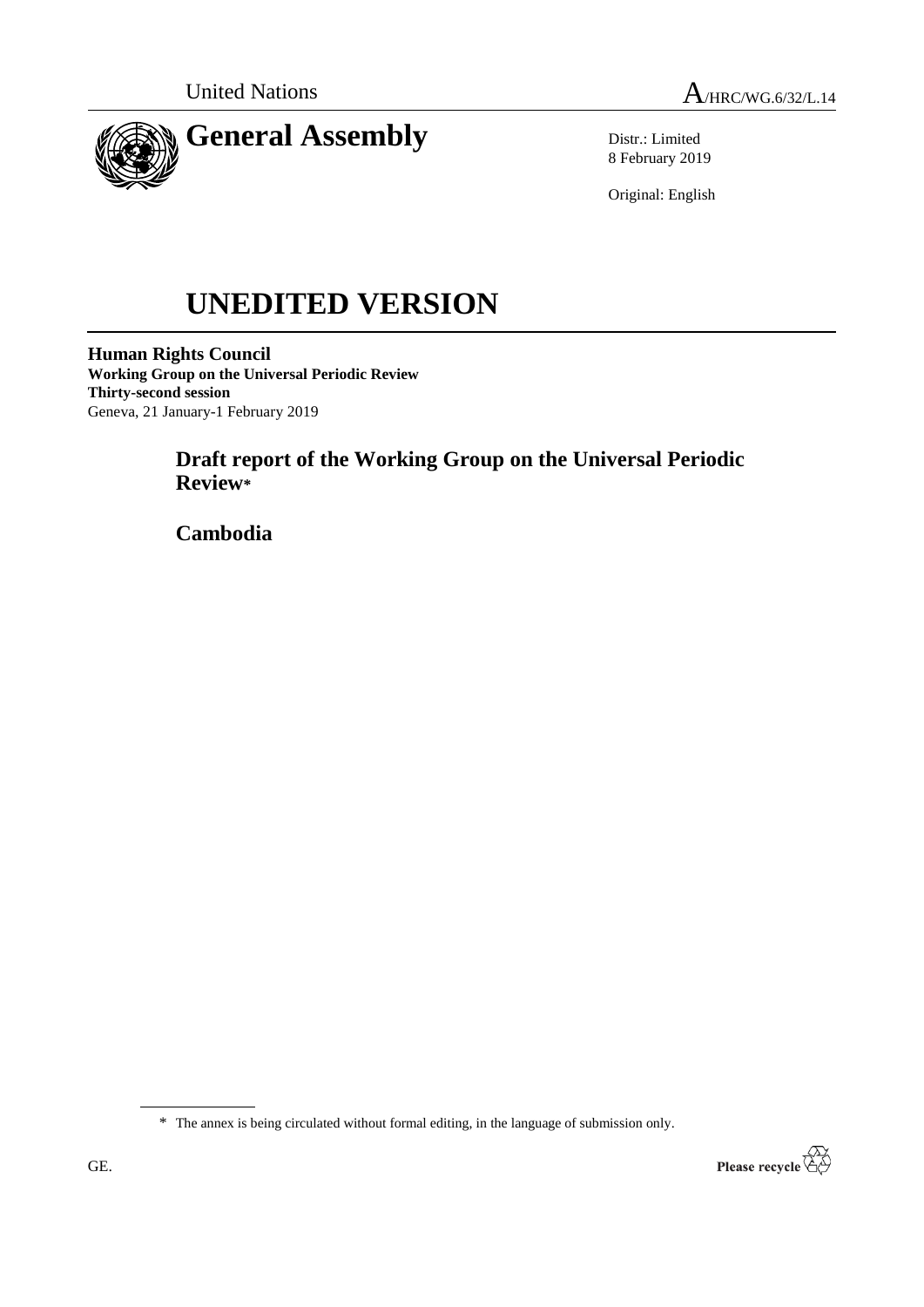# **Introduction**

1. The Working Group on the Universal Periodic Review, established in accordance with Human Rights Council resolution 5/1, held its thirty-second session from 21 January to 1 February 2019. The review of Cambodia was held at the 16th meeting, on 30 January 2019. The delegation of Cambodia was headed by the President of the Cambodian Human Rights Committee, H.E. Mr. KEO Remy. At its 18th meeting, held on 1 February 2019, the Working Group adopted the report on Cambodia<sup>1</sup>.

2. On 15 January 2019, the Human Rights Council selected the following group of rapporteurs (troika) to facilitate the review of Cambodia: Senegal, Pakistan and the United Kingdom of Great Britain and Northern Ireland.

3. In accordance with paragraph 15 of the annex to Human Rights Council resolution 5/1 and paragraph 5 of the annex to Council resolution 16/21, the following documents were issued for the review of Cambodia:

(a) A national report submitted/written presentation made in accordance with paragraph 15 (a) (A/HRC/WG.6/32/KHM/1);

A compilation prepared by the Office of the United Nations High Commissioner for Human Rights (OHCHR) in accordance with paragraph 15 (b) (A/HRC/WG.6/32/KHM/2);

(c) A summary prepared by OHCHR in accordance with paragraph 15 (c) (A/HRC/WG.6/32/KHM/3).

4. A list of questions prepared in advance by Australia, Belgium, Liechtenstein, Portugal, on behalf of Group of Friends on national implementation, reporting and followup, Slovenia, Spain, Sweden and the United States of America was transmitted to Cambodia through the troika. These questions are available on the website of the universal periodic review.

# **I. Summary of the proceedings of the review process**

#### **A. Presentation by the State under review**

5. The delegation of Cambodia stressed that the country is emerging from a legacy of gross human rights violations as this year marks the 40th anniversary of Cambodia's liberation from genocidal POL POT regime. As a result, achieving the basic human rights that every citizen is entitled to was and remains today the first and foremost important task for the government.

6. Cambodia, previously perceived as an underdeveloped country mired in poverty and food insecurity, is now a food exporting country, one of the fastest growing economies in the world and a great performer in terms of poverty reduction and improvement in social indicators. Cambodia has made significant progress in attaining the Millennium Development Goals. Since 1990, the country has more than halved extreme poverty and maternal mortality, achieved nearly universal primary education enrolment and made

 $1$  The report is being reissued to include 30 recommendations that were omitted in the previous text due to a technical error. The reissuance has taken place after consultations and agreement with the Troika and the State under review and following verification with all recommending States. This follows consultation with the President and Bureau of the Human Rights Council, who were informed in writing on the matter on 5 February.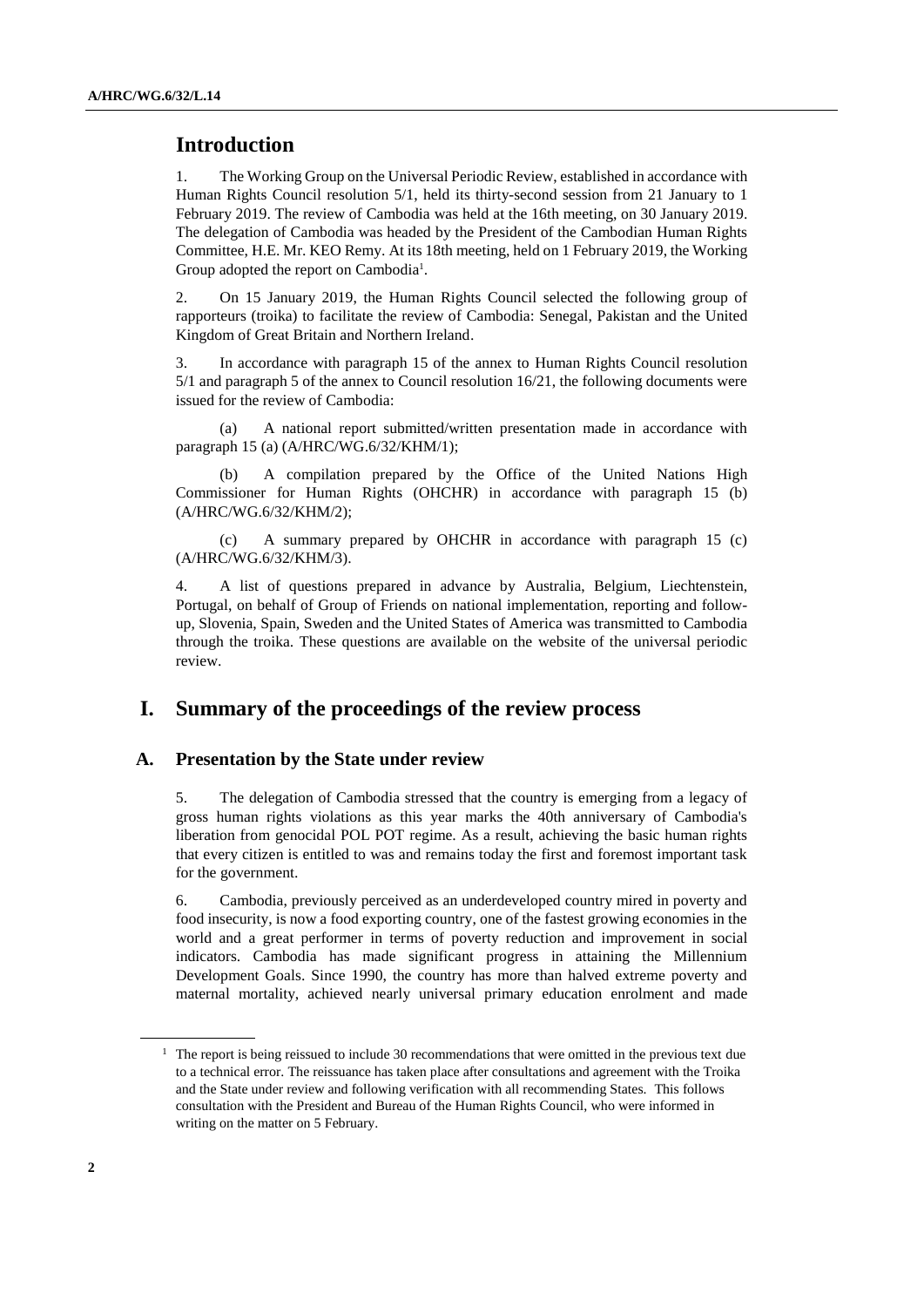significant progress in combating HIV/AIDS. Cambodia grew at an average rate of 7 percent in the last two decades and became a lower middle-income economy in 2016. Cambodia will likely transit out of its least developed country status after 2025 if it can maintain this growth rate.

7. In terms of protection and promotion of human rights, Cambodia has engaged with a wide range of mechanisms, such as the continued presence of the Special Rapporteur on the situation of human rights in Cambodia, the Office of the United Nations High Commissioner for Human Rights (OHCHR), participation in the UPR and the obligation to report to the various treaty bodies' mechanisms. Cambodia is a state party to eight core UN human rights treaties, which it has ratified without reservation and it is the only country in Asia to host a field office of OHCHR.

8. On the follow up of the 162 accepted recommendations from the 2nd cycle of the UPR, Cambodian Human Rights Committee (CHRC) as a government agency had cooperated with the OHCHR in Cambodia to compile the recommendations and organize workshops to disseminate those recommendations to all relevant line ministries/institutions of the government for implementation. CHRC also followed up with the implementation of those line ministries and received feedback on their achievements, which are all included in the state report for the 3rd cycle of review. The preparatory work for the drafting of the national report was carried out by the CHRC in close consultation with government institutions, civil society organizations and OHCHR Office in Cambodia.

9. The election of the sixth legislature of the National Assembly on 29 July 2018 was conducted in a free, fair, peaceful and transparent manner. 20 registered political parties contested in the voting, and 83.02% of the registered voters cast their ballots to express their desire to see continuity in the country's sustained path of peace, stability, democracy, and rule of law.

10. Legal actions against political parties violating the laws is the normal process in any democratic state in adhering to the principles of the rule of law, strengthening the process of democracy and safeguarding peace and stability, which serve as the basis for long-term sustainable socio-economic development.

11. It is the application of the seat allocation method adopted in 2014 with the validation of the former opposition, which led to the winning of the Cambodian People's Party (CPP) of all the 125 seats with its 76.78 percent of the votes. Nevertheless, the Royal Government has set up participatory consultative mechanisms with all political parties in Cambodia known as Supreme Consultative Council to collect multifaceted inputs for the benefit of national construction. This council creates a public consultative forum within the process of legal and policy formulation and implementation and also a check-and-balance platform with government through their monitoring mechanism, criticism, comments, and recommendations provided to the government to be addressed.

12. The Royal Government has also called on the judiciary as an independent body to expedite the trial proceedings of the trade union leaders and activists who are being sued or charged according to the current court procedures to safeguard their rights as guaranteed under the Constitution.

13. The Royal Government has also promoted a genuine partnership with Civil Society Organizations (CSOs) in all aspects of social development. A Government Working Group under the leadership of the Ministry of Interior was recently created to consult with civil society regularly. The 2nd Forum on Partnership between the Government and CSOs, held on 17 January 2019, was attended by hundreds of CSOs without discrimination and constructive discussion has resulted in various tangible actions in facilitating activities of CSOs. A consultative forum with foreign and international NGOs was also organized on 29 January 2019 by the MFA.IC. Such fora, inclusive and collaborative in spirit, will aim to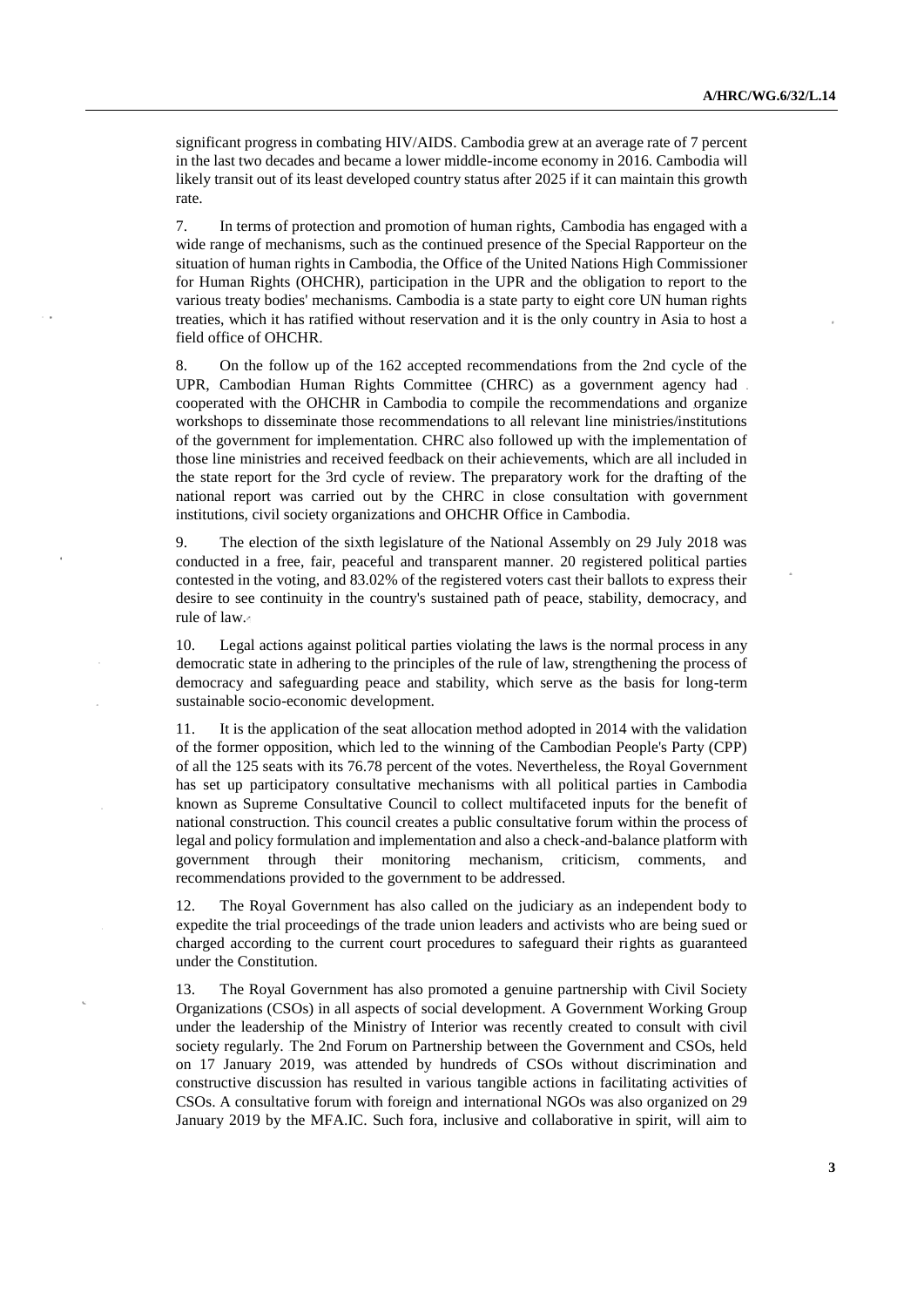enhance better understanding on various issues surrounding the implementation of LANGO and other laws related to CSOs.

14. In respect of labour and trade union rights, the Royal Government has established a National Committee for the review of international conventions, which Cambodia has ratified to consult with relevant stakeholders as well as the International Labour Organization.

15. The minimum wage for workers in the textile, garment, and footwear industries have reached \$182 (beginning January 2019) from \$170 last year. Wage has more than doubled from \$80 in 2013. The threshold income tax has been raised to US\$300 per month to ensure that the new wage gain is not taxed. Non-salary allowances and benefits the workers receive will continue to remain outside of the tax threshold calculation.

16. Employers are now required to pay 3.4 percent of each employee's monthly average salary into the National Social Security Fund to cover for injury insurance and health care. A pension for workers in the garment sector was also announced to come into effect in 2019. Female employees are entitled to a three-month maternity leave with 120% salary, co-shared by 70% from the National Social Security Fund and 50% from employers.

17. In the area of freedom of press and freedom of expression, the Cambodia Daily shut down its publication on its own due to its failure to fulfil tax obligations in accordance with the Law on Taxation. In the event that such liabilities are legally met, the newspaper can. resume its operation. The closure of Radio Free Asia' and Voice of America' representative offices was self-initiated. The two radio stations are free to reopen their offices in Cambodia. The government is also working on policy and legal framework and committed to complete the draft law on Rights to Access to Information together with other two important laws, Cyber Crime Law and the amendment of Law on Press Regime.

18. On land issues, the Royal Government has introduced policy and legal frameworks to manage the land sector to ensure the rights and interests of people and proper land use. The Royal Government will continue to address other pending land disputes, promote and accelerate nation-wide land registration, including that for indigenous communities, provide social land concession and land for production to landless people, as well as provide incentives to the development of affordable housing.

19. The Royal Government of Cambodia is counting on the support of all relevant stakeholders to contribute in its efforts to ensure a peaceful and harmonious society with full respect for the rule of law, democracy, and human rights. All human rights, including the right to development, shall be indivisible and human rights issues must be addressed within the global context through a constructive, non-confrontational, non-politicized and dialoguebased approach. Respect for national sovereignty and territorial integrity, non-interference in the internal affairs of states, impartiality, and non-selectivity have been set as the guiding principles in promoting human rights, taking into account of the political, historical and social context of each country.

#### **B. Interactive dialogue and responses by the State under review**

20. During the interactive dialogue, 73 delegations made statements. Recommendations made during the dialogue are to be found in section II of the present report.

21. China noted that Cambodia has maintained political stability and economic growth, improved people's living standard and made great efforts to alleviate poverty, enhance the judicial guarantee of Human Rights and develop education, health and safeguard the rights of vulnerable groups.

22. Colombia highlighted progress made by Cambodia to ensure the rights of persons with disabilities in its domestic law.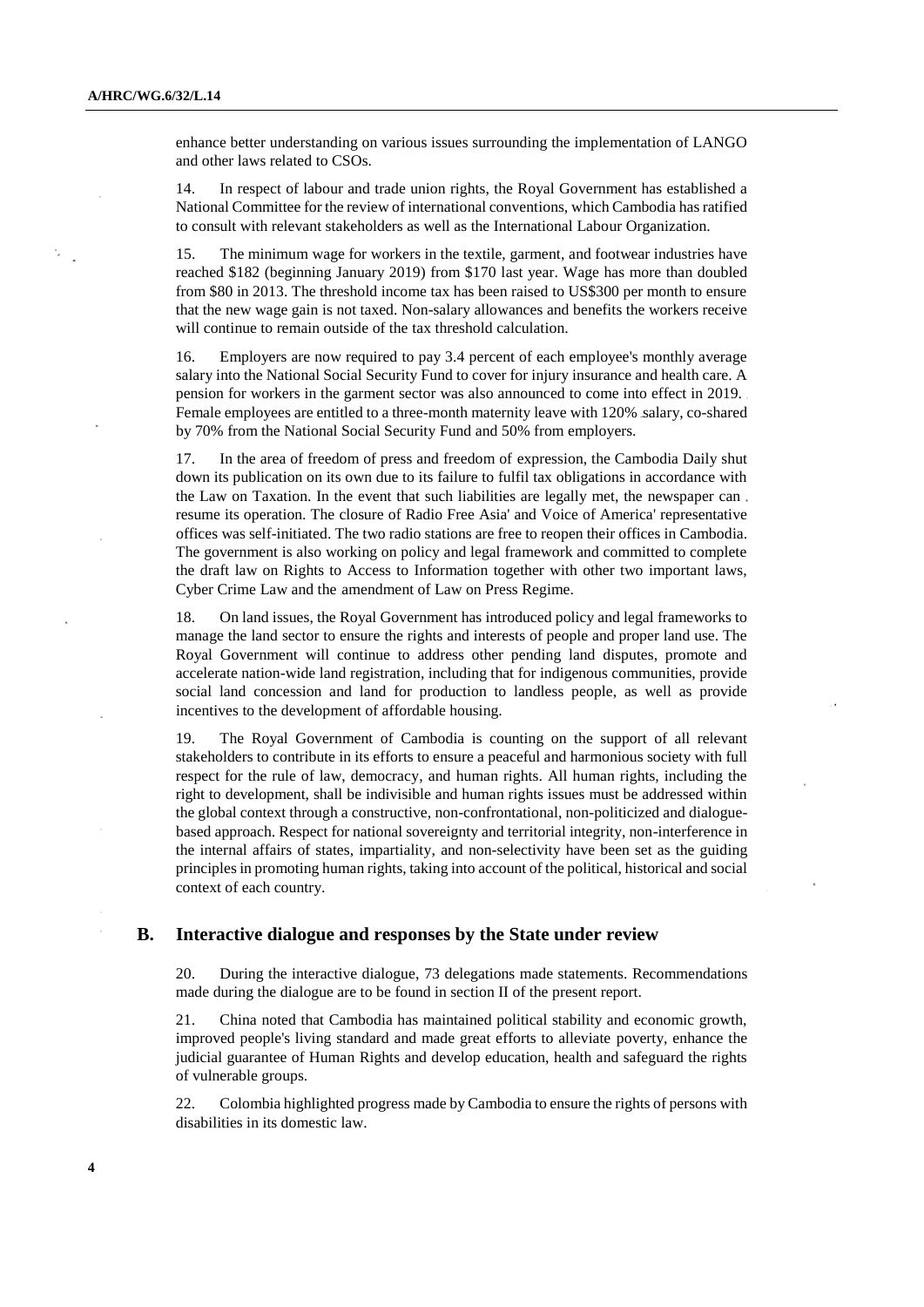23. Costa Rica acknowledged the establishment of a national mechanism to combat torture and the implementation of the National Disability Strategic Plan. It urged constructive cooperation with mandate holders of Special Procedures prior, during and after their missions.

24. Croatia acknowledged progress achieved in the area of education. It expressed concern about children from indigenous and ethnic minority groups who continue to suffer disadvantages and the state of the fundamental freedoms and the right to participate in public and political life.

25. Cuba praised the implementation of the National Disability Strategic Plan, the National Plan to reduce child labour and other measures taken to protect children.

26. Czechia commended Cambodia's achievements in reducing poverty. It noted that much remained to be done concerning the implementation of the recommendations and expressed hope that the upcoming Voluntary National Review on the implementation of SDGs will provide a needed impetus for further efforts.

27. Democratic People's Republic of Korea noted with satisfaction the significant progress made in the fields of poverty reduction, education, public health and combatting child labour and human trafficking.

28. Denmark remained deeply concerned by the situation of civil and political rights, including the dissolution of the main opposition party. It stressed the importance of education for girls and women leading to their substantial contribution to social development.

29. Egypt commended the efforts to strengthen human rights and its acceptance to establish an independent national human rights institution. It also made efforts to strengthen the rights of persons with disabilities through the issuance of the national plan for the period of 2014-2018.

30. Fiji congratulated the steady increase in the share of its national budget allocated to climate expenditure as well as its National Strategic Plan on Disaster Risk Management for Health and its Climate Change Strategic Plan.

31. Finland expressed concerns about the shrinking civic and democratic space and particularly with the restrictions on freedom of association, assembly, and expression through repressive laws and regulations.

32. France welcomed the efforts made to reduce poverty and improve the health system and social protection. It noted the positive steps undertaken by the government to re-open the political space and encouraged to follow up on these measures.

33. Georgia noted the laws strengthening judiciary's system independence and encouraged to continue the reform process in this direction. It welcomed the establishment of the national anti-torture independent mechanism in line with OP-CAT.

34. Germany commended the improvements in the protection of the rights of children and the increased efforts to fight human trafficking.

35. Greece noted the progress made in respect of LGBTIQ inclusion as well as the development of a safety net for the most vulnerable including persons with disabilities. It expressed deep concern with the worsening of the overall human rights situation in the country.

36. Honduras congratulated the results achieved in the implementation of the UPR recommendations from the previous cycles and the ratification of eight human rights Treaties. It praised the voluntary commitments undertaken.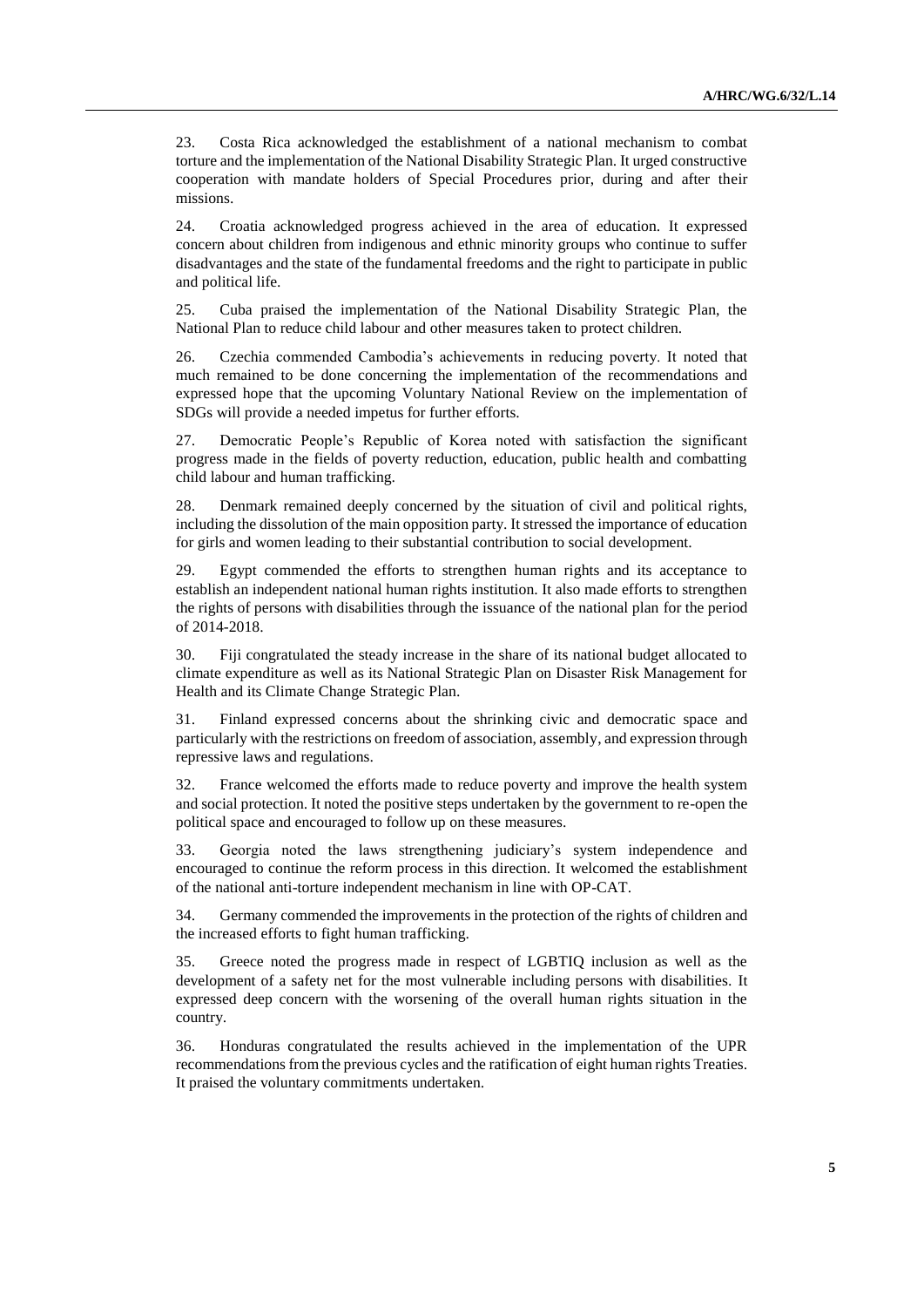37. Iceland welcomed the positive steps taken by the Royal Government to promote human rights and its consistent support for the Khmer Rouge tribunal.

38. India commended Cambodia on reducing the poverty rate and on becoming a lower middle-income country. It also commended the progress made in the primary and secondary education and in ensuring high enrolment of girls in higher education, the promotion and protection of the rights of persons with disabilities.

39. Indonesia welcomed the establishment of the National Committee against Torture in 2017. It also commended Cambodia for the adoption of the National Strategic Plan on Disability (2014-2018), the implementation of the Strategic Plan for Gender Mainstreaming in 29 ministries institutions to promote gender equality in public services.

40. The Islamic Republic of Iran commended the efforts to promote human rights education and training of law enforcement officials and civil servants. It also welcomed efforts to combat human trafficking and the creation of the National Committee against Torture.

41. Iraq welcomed training on human rights for law enforcement officials and judges. It also welcomed efforts to reduce poverty.

42. Ireland acknowledged efforts to advance human rights domestically and commended the progress made since the last UPR cycle, including work in preventing human trafficking.

43. Italy made recommendations.

44. Japan welcomed the extension of the MOU with the OHCHR and looked forward to concrete actions to be taken on further steps to strengthen democracy and political space. It expressed the expectation that Cambodia would strengthen control on entities involved in dispatching workers overseas.

45. The Lao People's Democratic Republic commended the efforts made to eliminate discrimination against women, and to promote gender equality. It also welcomed the progress made in the education sector.

46. Latvia noted received visits from the Special Rapporteur on the situation of human rights in Cambodia and accepted visit requests by the Special Rapporteur on the rights of persons with disabilities and the Independent Expert on protection against violence and discrimination based on sexual orientation and gender identity.

47. Lithuania acknowledged the efforts to improve the human rights situation and urged Cambodia to consolidate its actions in addressing persisting serious human rights challenges.

48. Malaysia was pleased with efforts to promote socio-economic development. It also noted the progress made in improving access to healthcare services highlighting that under the Health Strategic Plan (2016-2020), everyone, including those living in rural areas, can obtain quality healthcare services.

49. The Maldives recognized the adoption of the Health Strategic Plan (2016-2020) and the National Policy Framework for Social Protection (2016-2025) and the national Anti-Torture Mechanisms.

50. Mexico appreciated the establishment of a national mechanism against torture and the creation of the Department for the Legal Protection of Women in the Ministry of Women's Affairs.

51. Montenegro welcomed efforts to strengthen the protection of children's rights, particularly street children and orphans. It also urged the Government to investigate all cases of sexual exploitation of children and convict offenders.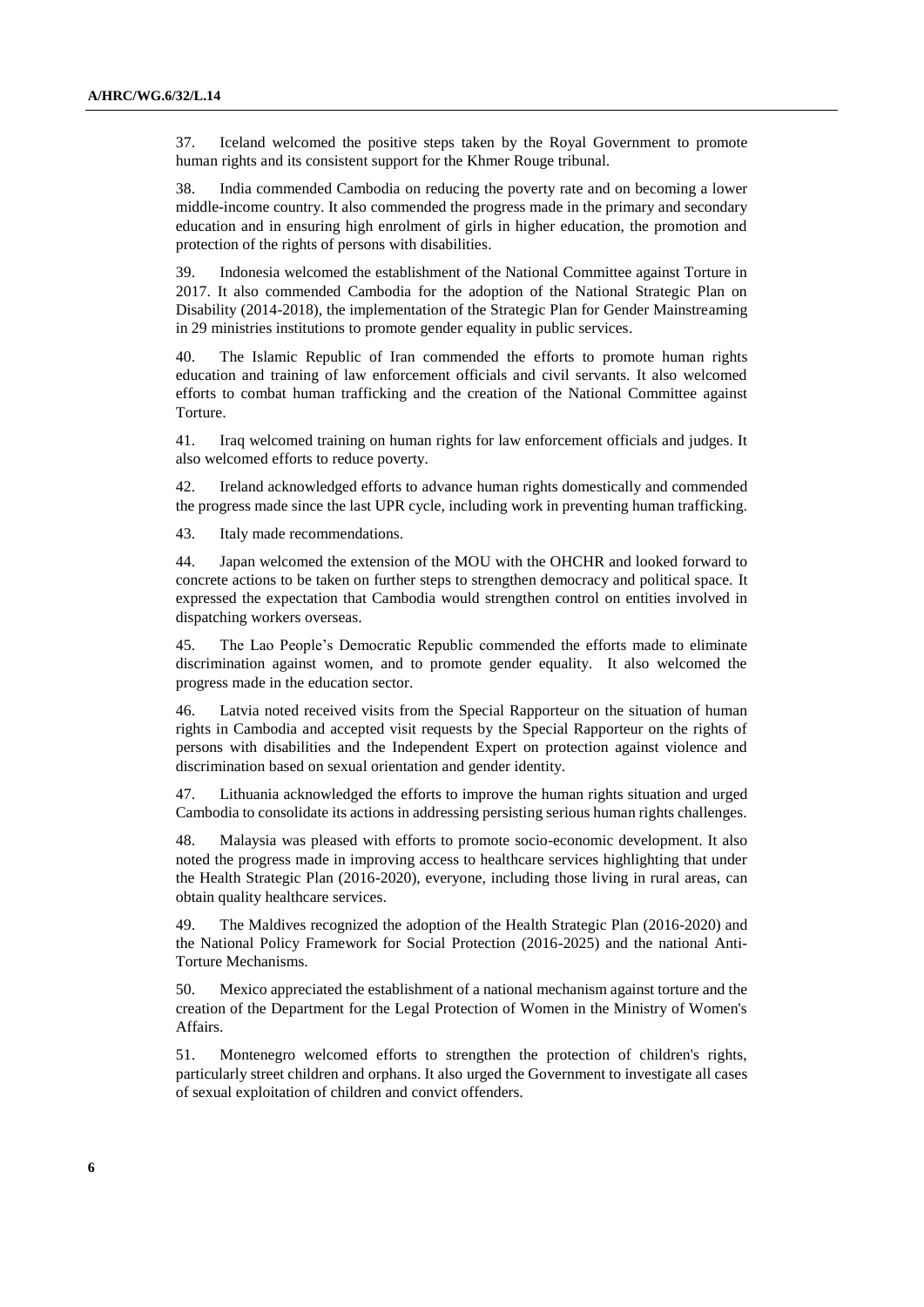52. Myanmar commended successful implementation of the recommendations, and was encouraged by significant developments in poverty reduction, promotion of gender equality and equity, education, and healthcare.

53. Nepal praised the reduction of poverty and uplift of the living standards of the people, which will have beneficial impacts on the realization of human rights.

54. Netherlands commended the commitment to inclusive instruction on sexual orientation issues and sexual education. It remained concerned about increasing restrictions on civil society and the media.

55. New Zealand commended the release of some political prisoners in September 2018. However, it maintained significant concerns in relation to the political situation.

56. Norway welcomed Cambodia's participation in the UPR mechanism, yet remained concerned about democratic developments, including the recent elections.

57. Pakistan noted with appreciation the significant efforts of Cambodia to eliminate discrimination against women and to promote gender equality and equity through development and implementation of various laws, policies, action plans, and programmes.

58. The Philippines acknowledged the Government's plan to localize the Sustainable Development Goals and commended efforts to promote human rights awareness through education and training.

59. Portugal welcomed the steps taken for the fulfilment of the right to health.

60. The Republic of Korea was encouraged by actions and measures to protect the rights of women and children, labourers and persons with disabilities and commended its efforts to realize the Sustainable Development Goals.

61. The Republic of Moldova welcomed the measures taken by Cambodia to prevent gender-based violence against women and the improvement of women's access to the justice system.

62. The Russian Federation welcomed efforts to combat extreme poverty, to provide for sustainable development and improve access to health and education. It noted the steps of the government to protect women and children from domestic violence.

63. Senegal welcomed the efforts made by Cambodia to strengthen the rule of law in particular by providing for the independence of the judicial system as attested to by the holding of orderly and fair trials upholding the rights of parties.

64. Serbia commended Cambodia for its efforts to improve the human rights situation of women and children.

65. Singapore commended Cambodia for significantly reducing the poverty rates and for improving access to healthcare services, including the significant decline in child mortality rates and the decline of HIV prevalence in the adult population.

66. Slovenia welcomed steps taken by the government to eliminate discrimination against women and to promote gender equality. It encouraged it to prosecute the perpetrators of such violence. It was concerned about harassment and intimidation of journalists, human rights defenders and trade union workers.

67. Spain was concerned about the situation of stateless persons in Cambodia.

68. Sweden acknowledged Cambodia's steps towards strengthening LGBTI persons' full enjoyment of human rights. It was concerned about negative developments regarding political rights and the use of the judiciary to restrict human rights, contributing to fear, intimidation and self-censorship.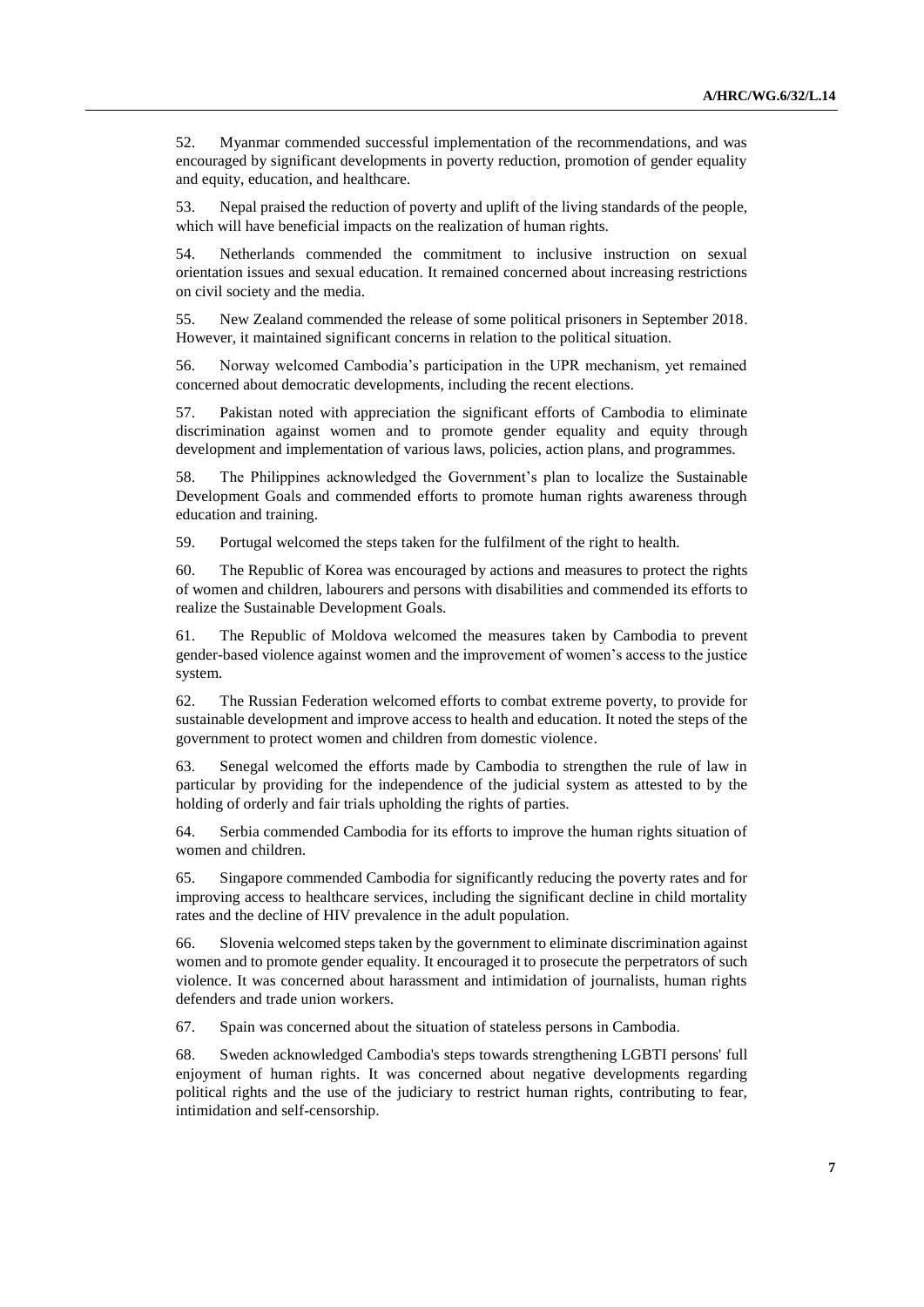69. Switzerland was deeply concerned at the deterioration of civil and political rights, including the restrictions to the freedom of expression and civil society as well as the dissolution of the main opposition party before the 2018 elections.

70. Thailand commended the efforts on poverty reduction and development in all dimensions, which resulted in its economic status raised to lower-middle income country in 2015.

71. Togo welcomed the remarkable progress achieved in implementing the recommendations of the last UPR. It noted with satisfaction the improvement in economic and social rights in particular, the rights to health, to social protection and the increase in the minimum wage.

72. Tunisia welcomed legislations adopted since the last UPR in support of the human rights legislative and institutional framework, particularly the national mechanism against torture, the protection of persons with disabilities, children in difficulty and helpless children.

73. Turkey commended engagement with the Special Rapporteur on the situation of human rights in Cambodia and closeness to achieving UN Sustainable Development Goals. It welcomed NGO freedom under Cambodian laws, the formation of the Supreme Consultative Council and the amended Law on Political Parties.

74. Ukraine acknowledged Cambodia's ratifications of core human rights instruments. It was concerned about the undermining of the judiciary and legislations restricting civil and political rights. It encouraged Cambodia to enhance cooperation with UN Special Procedures and to establish an effective national human rights institution.

75. The United Kingdom of Great Britain and Northern Ireland was concerned by the shrinking of democratic space in Cambodia through the dissolution of the CNRP, the imprisonment of Kem Sokha and the national election in July 2018, which lacked legitimacy. It encouraged it to accept a visit from the UN Special Rapporteur on Contemporary Forms of Slavery.

76. The United States of America remained gravely concerned about the suppression of the political opposition, independent media, civil society and undue restrictions on workers' rights to freedom of association and peaceful assembly resulting in inequitable July 2018 elections that were neither genuinely free nor fair.

77. Uruguay commended the measures to eliminate child labour and violence against women and girls. It urged to continue action to prevent violence and sexual abuse, including rape, and to promote effective complaints mechanisms and physical and psychological care for victims.

78. Venezuela (Bolivarian Republic of) noted Cambodia's sustained economic growth and reduced poverty. It noted the 2016-2020 Strategic Health Plan, the Law on the Eradication of Trafficking in Persons and Sexual Exploitation, universal primary education and progress to establish a national human rights institution in line with the Paris Principles.

79. The delegation of Cambodia noted that, on national mechanism to coordinate the implementation of accepted UPR recommendations, the CHRC is a central agent of the government established to coordinate with other Ministries and other relevant stakeholders to compile the human rights report to be submitted to each UN treaty body and monitor the implementation of recommendation receive from those treaty body or special procedures. The government issued a sub-degree on December 18, 2017 establishing an inter-ministerial working group, which consists of all relevant governmental agencies to better coordination in report writing tasks.

80. The Ministry of information has led and collaborated with the Swedish Embassy and UNESCO in Cambodia on the drafting of a law on access to information. The drafting process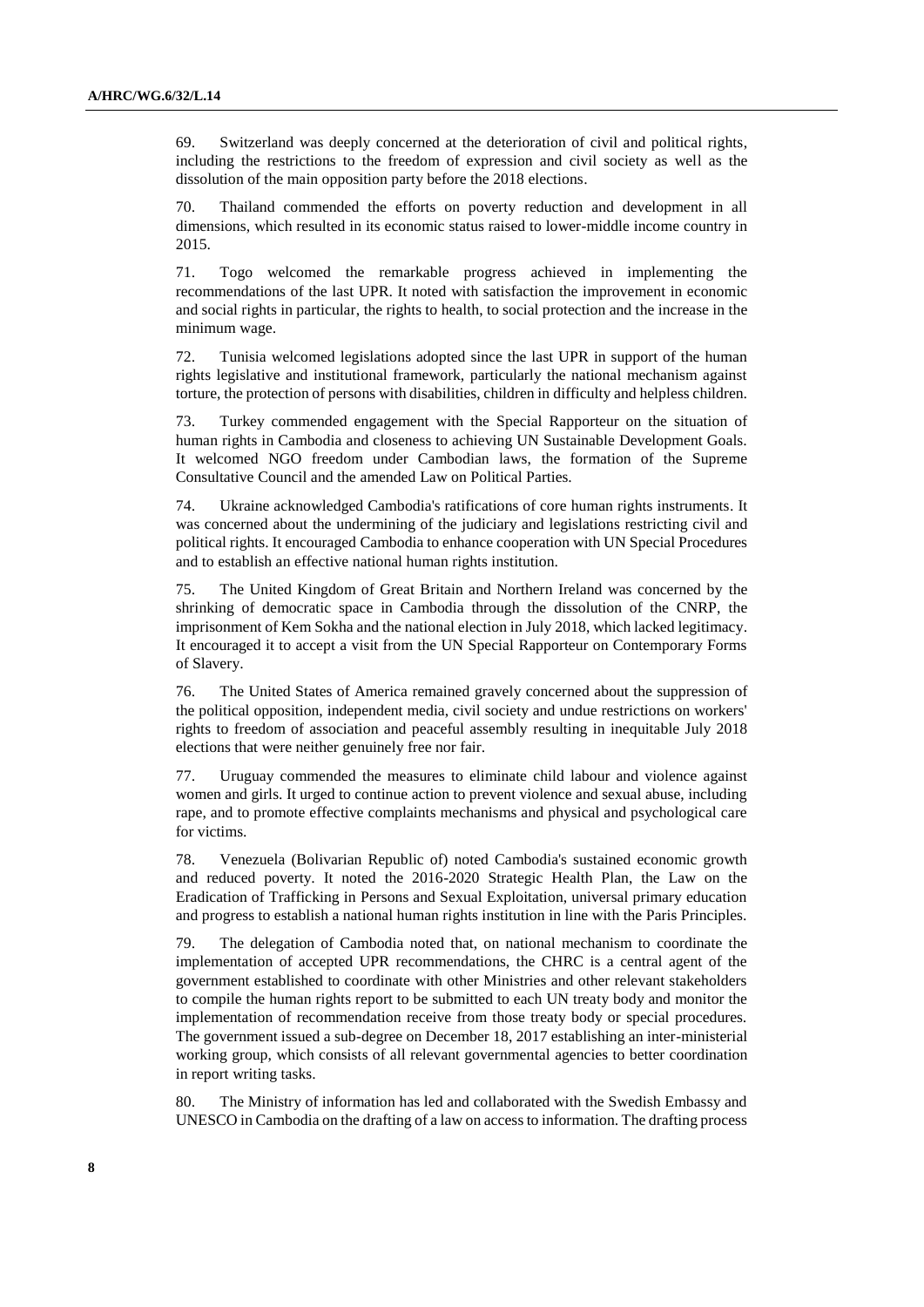was undertaken through the establishment of a joint technical working group consisting of State institution UN agency in Cambodia, civil society organisations, professional media experts Academia, researcher and development partners. The government is committed to complete the draft law on the right to access information together with other two important laws, including the cybercrime law and the amendment to the law on press regime.

81. The government has a plan to promote gender equality sexual orientation sexuality education to eliminate discrimination gender based violence, including the mainstreaming of gender equity in policy framework and National development plan, reducing gender gap in education ,vocational training and women entrepreneurship initiative, reducing domestic violence and sexual abuse against women and children, uplifting social morality, women dignity and Cambodian family, improving legal services for women and children put in place and implemented the social protection policy framework 2016-2025.

82. On sexual orientation, even though there is a lack of policy and legal framework governing the right of the LGBT community, the government has been taking some action to eliminate discrimination against LGBT community in Cambodia through public Awareness campaign on this issue and dissemination program via media, formal and informal education. While the civil law of Cambodia has not yet recognized the legitimacy of homosexual marriage and registration, the law does not criminalize such marriage and practice. Homosexual marriage is very common in Cambodia Society through traditional and cultural practices. Approximately 1,000 same-sex couple have already been married with a traditional party and ceremony.

83. National reconciliation is subject to a genuine commitment from all parties concerned to put national interest at the top without receiving orders from foreign powers. The current Cambodia's legitimate actions against an individual (Mr. Kem Sokha) and institutions who committed treason and conspiracy is the only legitimate way to protect our peace and democracy under the rule of law. In fact, the act of treason, espionage, and conspiracy with a foreign power that advocates the overthrow of a legitimate government is subject to severe punishment under every country's law, and Cambodia is no exception. However, Cambodia is very regretful to see that this only legitimate action by a sovereign state has been politicized under the banner of "human rights and democracy" due to the geopolitical interest of some other states.

84. Cambodia is a paradise for NGOs. With just a total population of 15 million people, Cambodia is surprisingly a home to almost 6,000 registered local and international associations and NGOs and over 4,000 trade unions, an overwhelming figure as compared to countries in the region. After the LANGO came into effect, and as of the end of November 2018, 509 local associations and 400 local NGOs have been registered at the Ministry of Interior. This high number of CSOs is a "clear and convincing evidence" of the open space for civil society in Cambodia. Unfortunately, a number of them, hiding behind the veil of supposedly humanitarian or development activities, are in fact deeply engaged in political activities funded by foreign institutions and governments. Cambodia appreciates genuine and honest contribution of social, environmental, and human rights workers to the development of the country. However, no one is above the law and offenders will be subject to the full force of the law, including those who use and exploit the rights agenda for political purpose.

85. Cambodia also referred to several positive points raised by the UN Special Rapporteur Professor Rhona Smith in her End of Mission Statement dated 8 November 2018. She welcomed the recent creation of a Government Working Group under the leadership of the Ministry of Interior, to consult regularly with civil society. She also welcomed the new Directive No. 040 dated 31 October 2018 issued by the Ministry of Interior to sub-national authorities on 31 October 2018, repealing the 3 days advance notice requirements.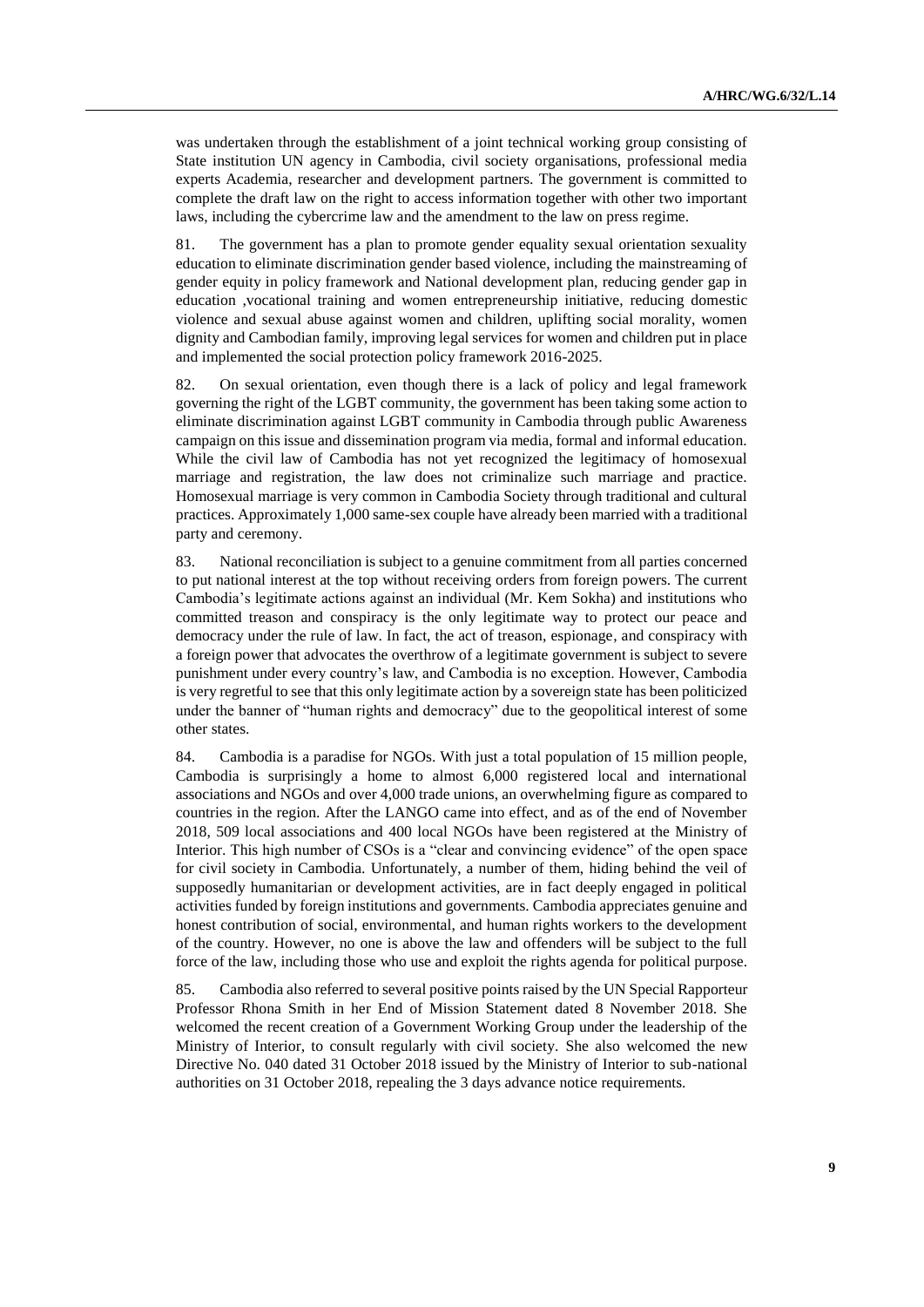86. On the accession and ratification of other international human rights Conventions, Cambodia ratified eight out of nine core international human rights instruments. The government has also been studying the different factors to determine appropriate time and condition which will ensure ratification or accession of Cambodia to other International treaties.

87. Vietnam welcomed the continued commitment and efforts in protecting and promoting human rights, especially the rights of vulnerable groups. It commended the various achievements in recent years, including poverty reduction, gender equality, Universal primary education and access to Healthcare Services.

88. Yemen welcomed the enactment by the government of several human rights law including the law organizing the court and the special law on the status of judges and prosecutors and the law organizing the Supreme Judicial Council. It also welcomed achievement in the field of Public Services, development and poverty reduction.

89. Algeria noted with satisfaction the establishment of a national mechanism of prevention of torture and the adoption of laws aimed at protecting the rights of persons with disabilities and children against degrading treatment, forced labor and sexual violence. Algeria encouraged Cambodia to continue with its judicial reform.

90. Argentina commended Cambodia for establishing the National Committee to combat Torture and other cruel, inhuman and degrading treatments as its national torture prevention mechanism.

91. Australia welcomed the National Action Plan to Prevent Violence against Women. It remained concerned about the constrained democratic space and restrictions on freedom of peaceful assembly, and association.

92. Austria recognized Cambodia's efforts to resolve outstanding claims in the land sector. It was seriously concerned about the deteriorating situation with regard to the rule of law in Cambodia. It was also concerned about the impartiality of the judiciary.

93. Azerbaijan welcomed improvements in the health sector including the adoption of the Health Strategic Plan 2016-2020. It also welcomed that poverty had declined and Cambodia's strengthened cooperation with partners for the implementation of programmes aimed at rural development and poverty reduction.

94. Belgium welcomed good cooperation with the Special Rapporteur on the situation of human rights in Cambodia. It was concerned about the shrinking space for civil society and the lack of judicial independence.

95. Benin welcomed efforts by Cambodia to promote and protect human rights following its second UPR, in particular, the ratification of several international treaties.

96. Bhutan noted with appreciation the judicial reforms undertaken, particularly the adoption of legislation on the Judiciary, and the organisation and functioning of the Supreme Council of Magistracy. Bhutan also noted the measures taken to educate and train the civil servants and law enforcement agencies on human rights.

97. Plurinational State of Bolivia commended Cambodia's determination to promote human rights in line with the commitment demonstrated by Cambodia when it ratified eight core international human rights instruments.

98. Brazil called upon Cambodia to continue to investigate all cases of past human rights violations and to protect the full independence of the Extraordinary Chambers in the Courts of Cambodia. It welcomed the ratification of international treaties, expressed support to Cambodia's efforts to advance social protection for workers.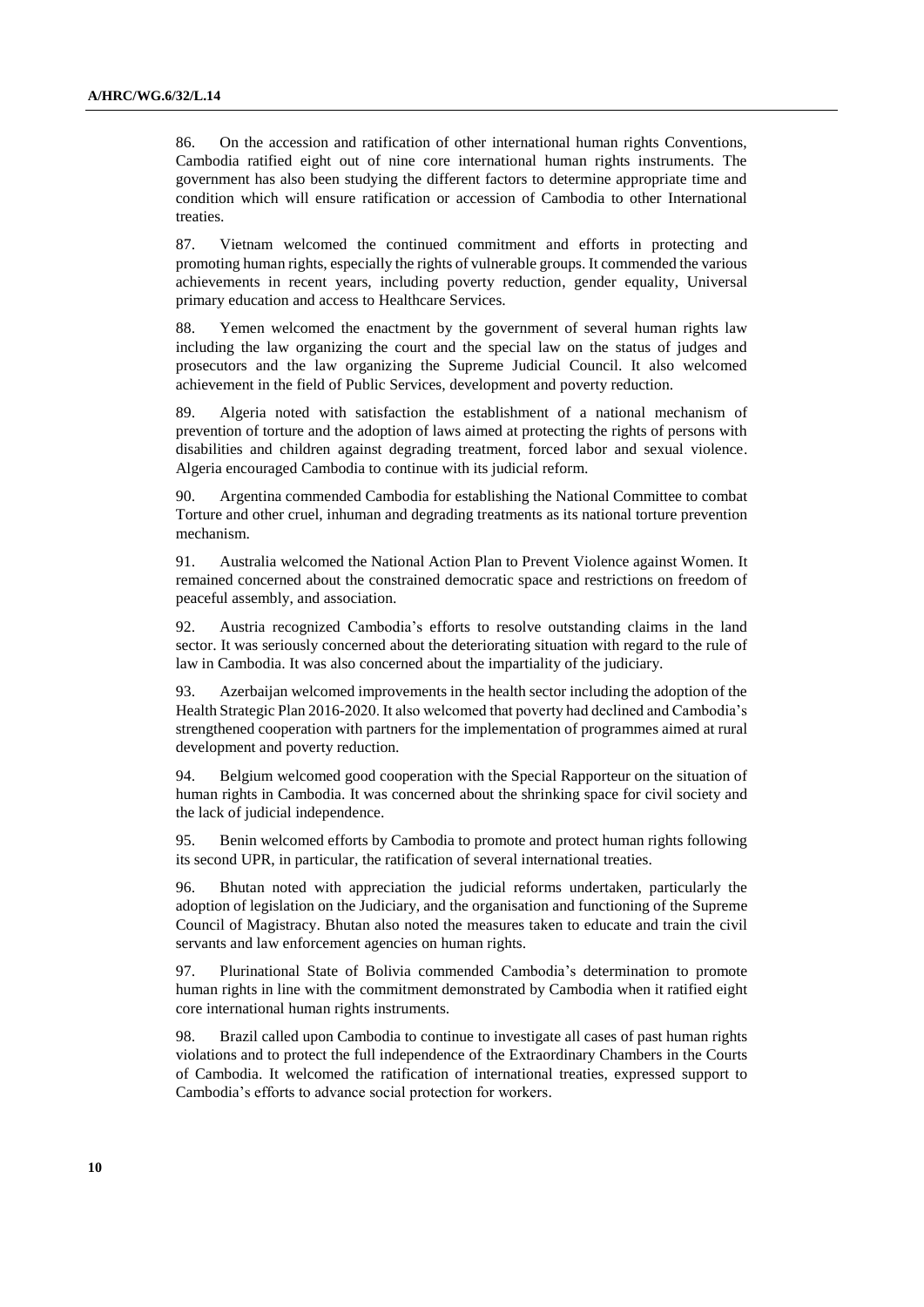99. Brunei Darussalam welcomed efforts related to the rights of persons with disabilities, including the National Strategic Plan on Disability, and the progress on the national plan (2016-2025) against child labour, which included training for the related national committee and the reform of the inspection mechanism.

100. Canada remained concerned by the restrictions imposed on civil society, the media and political opposition, exacerbated by the un-democratic elections in 2018. Canada closely follows the implementation of recently announced reforms to expand the political space. It will continue to call on the government to organize free and fair elections and to restore freedom of expression and political participation.

101. Chile recognized Cambodia's efforts on the promotion and protection of human rights, especially the establishment of the National Committee to Fight against Torture and other Cruel, Inhuman and Degrading Treatments, and the progress made in the reform of the judicial system.

102. On the establishment of a national human rights institution, the delegation of Cambodia informed that, so far, the CHRC has cooperated with civil society organizations in the preparation of the draft law, which was initiated by Civil Society working group and was subjected to several discussion with the CHRC. However, the draft law has not been finalized yet. The CHRC will continue to work with the relevant stakeholders, especially with OHCHR Office in Cambodia in to make this draft law in line with the Paris principles and international standards.

103. No journalist has been killed for political reasons since 2000. The Royal government strongly condemns all attacks on the freedom of the press when acting in accordance with the law by media personnel. Unfortunately, not all these incidents are politically motivated or related. Journalists lack of understanding on new safety is also a cause of the accident as well as the lack of moral code of ethics. Freedom of the press is guarantee under the Constitution's and regulated by the laws on the press regime. Moreover, in attempt to further promote the freedom of expression, the Royal government has even removed the clause of imprisonment related to defamation from the criminal code and provide guarantee that no individual shall be imprisoned for expressing his or her opinion.

104. With respect to the electoral process in 2018 and the amendment of the law on political party, Cambodian undertook the amendment of Law and political party based on principle entrenched in its Constitution. The amended law applied indiscriminately to every political parties. Nothing in the amended law is threatening the fabric or multi-party system set up by the Constitution. As in all democratic countries, the amended law is aimed at preventing abuse that are not in accordance with fundamental democratic principle such as incitation to racial hatred, defamation and the destruction of social fabric of the nation.

105. The Permanent Representative of Cambodia to the UN in Geneva stressed that some delegate were prioritizing civil and political rights over economic, social and cultural rights when addressing Cambodia issues. These two fundamental groups of rights should not be treated differently. Cambodia economic growth which comes from the hard-earned peace under the policy of prime minister have been underestimated whereas Cambodia few mediocre shortcomings have been over exacerbated. For Cambodia, peace is a prerequisite for development that the government must defend at any price in order to uphold people's prosperity and rights, particularly economic and social rights.

106. Cambodia does not ignore other rights and freedoms. The concerns raised should be undertaken based on mutual respect. The UPR process is not a forum for launching political propaganda for the benefit of one group of one political party at the expense of others. Human rights should not be politicized. They should be applied in a fair and impartial manner.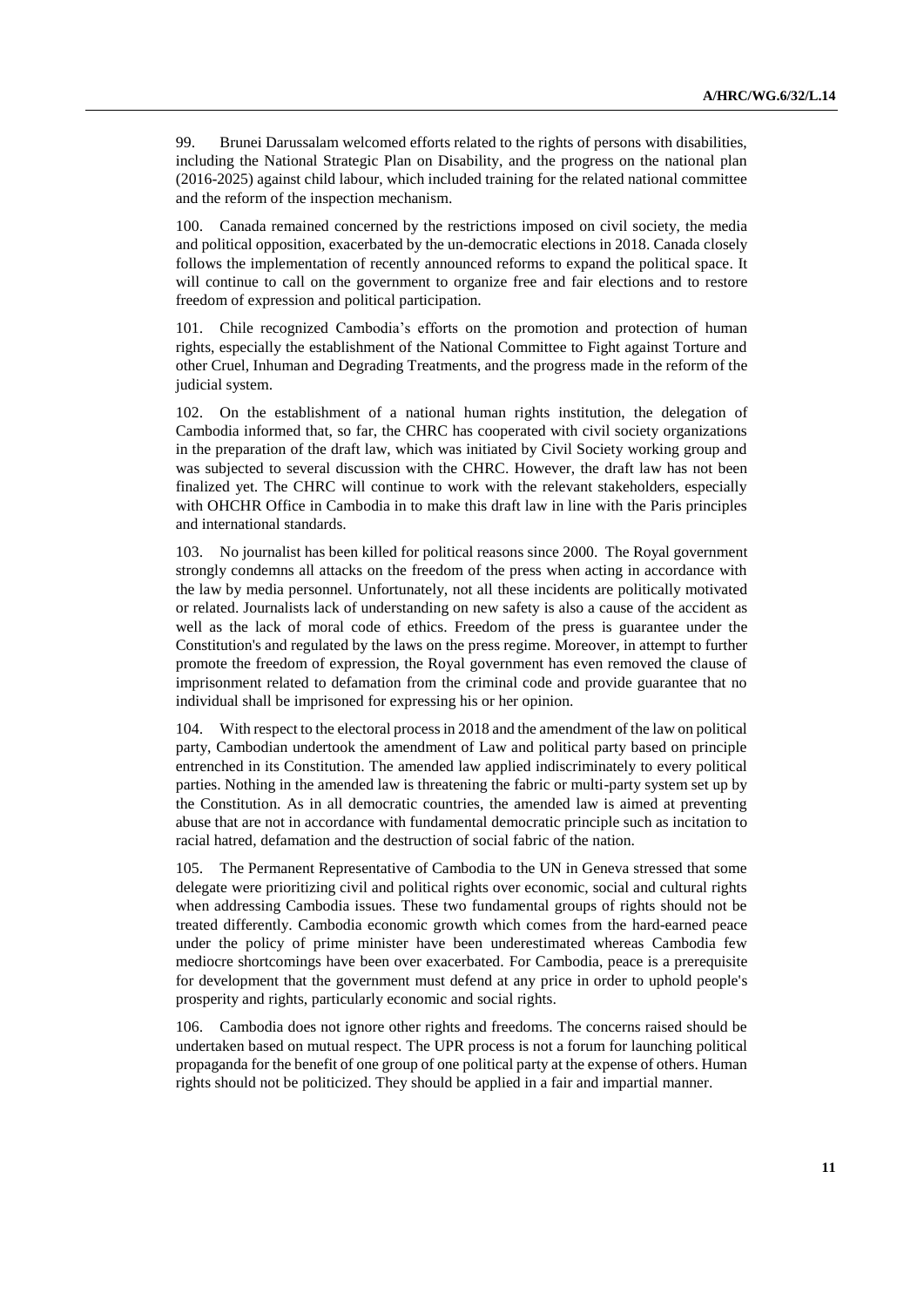107. The country is emerging from war, and having directly suffered its devastating effects, Cambodia is keen in supporting peace endeavours around the world because it understands clearly that without peace, all human rights will be deprived. Cambodia is the first postconflict nation in the history of the UN's Peace Keeping Operations that could turn itself from a recipient-state of PKO forces into a dispatching-state.

108. With respect to socio-cultural rights, the country has demonstrated its commendable achievements with ongoing supports from the international community and partner states through the enlistment of both tangible and intangible heritage as well as its elected roles in various UN mechanisms.

109. Cambodia remains committed to strengthening close cooperation and constructive partnership with all the UN human rights mechanisms and relevant stakeholders in order to further enhance the promotion and protection of human rights in the country.

## **II. Conclusions and/or recommendations**

**110. The following recommendations will be examined by Cambodia, which will provide responses in due time, but no later than the forty-first session of the Human Rights Council:**

110.1 **Comply with obligations under the ICCPR in elaboration, implementation and revision of policy and legislation (Ukraine);**

110.2 **Consider acceding to international human rights instruments, to which it is not yet a party (Honduras);**

110.3 **Continue exploring possibilities to extend its international commitments by ratifying the Optional protocols to the International Covenant on Civil and Political Rights, as previously recommended (Latvia);**

110.4 **Accede to the Optional Protocols to the ICCPR (Costa Rica);**

110.5 **Accede to the Second Optional Protocol to the International Covenant on Civil and Political Rights aiming at the abolition of the death penalty (Colombia);/Ratify the Optional Protocol to the International Covenant on Civil and Political Rights aiming at the abolition of the death penalty (Belgium), (Montenegro), (Ukraine);**

110.6 **Ratify the Second Optional Protocol to the International Covenant on Civil and Political Rights aiming at the abolition of the death penalty, and take measures for the abolition of the death penalty (Mexico);**

110.7 **Accede to the Optional Protocol to the International Covenant on Civil and Political Rights on individual complaints (Benin);**

110.8 **Consider ratification of the International Convention on the Rights of All Migrant Workers and Members of their Families (Philippines);**

110.9 **Consider ratifying the ICRMW (Egypt);**

110.10 **Accede to the 1954 Convention Relating to the Status of Stateless Persons, and to the 1961 Convention on the Reduction of Statelessness (Benin);**

110.11 **Issue a standing invitation to the UN Special Procedures and cooperate constructively with the Special Rapporteur on Human Rights in Cambodia and with the OHCHR (Germany);**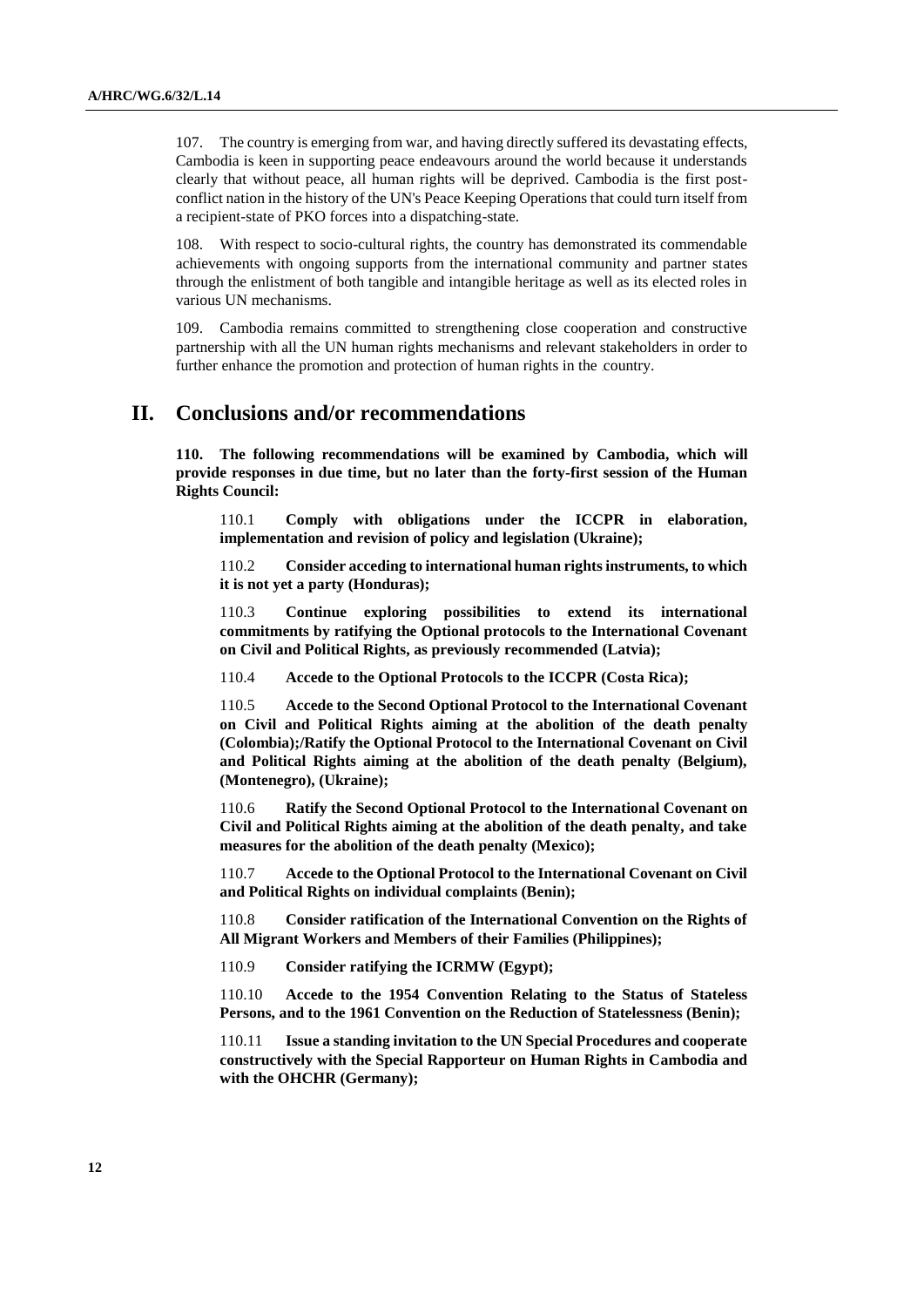110.12 **Amend LANGO to bring it in line with Cambodia's obligations under the ICCPR (Greece);**

110.13 **Accept visit requests from the Special Procedures mandate holders (Honduras);**

110.14 **Implement fully the recommendations of the latest report of the Special Rapporteur on the situation of human rights in Cambodia, including the addendum from the Office of the High Commissioner for Human Rights (New Zealand);**

110.15 **Issue a standing invitation to all UN special procedures, and engage constructively with the OHCHR and UN special procedures (Croatia);**

110.16 **Issue a standing invitation to all UN Special Procedures (Ukraine);**

110.17 **Strengthen cooperation with the UN Special Procedures, issue and implement a standing invitation to all Special Procedures before the next UPR cycle (Czechia);**

110.18 **Strengthen cooperation with the special procedures of the Human Rights Council by responding positively to the pending visit requests by the special procedures mandate holders and eventually consider extending a standing invitation to all special procedures mandate holders, as previously recommended (Latvia);**

110.19 **Engage constructively with all UN special procedures (Italy);**

110.20 **Complete the Land Reform to facilitate access use and the development of land for individuals and small and medium-sized Enterprises (Senegal);**

110.21 **Take measures to simplify the allocation of community land concessions to the indigenous peoples (Togo);**

110.22 **Implement a coherent resettlement policy and simplified process for granting communal land titles, consulting communities, civil society and indigenous groups (United Kingdom of Great Britain and Northern Ireland);**

110.23 **Ensure that all pending lands disputes, evictions and relocations are settled in a fair, transparent, negotiated and adequately compensated manner (Austria);**

110.24 **Take the necessary measures to re-establish an environment respectful of the rights of the civil society, notably by revising the Law on Associations and Non-Governmental Organizations (France);**

110.25 **In consultation with affected stakeholders and civil society, amend the Law on Political Parties and the Law on Associations and Non-Governmental Organizations, to bring them into line with international human rights obligations (Germany);**

110.26 **Align laws such as the Law on Associations and Non-Governmental Organizations, the Trade Union Law, the Law on Political Parties and the Telecommunications Law with international obligations (Iceland);**

110.27 **Amend the Law on Political Parties, the Trade Union Law and the Law on Association and Non-Governmental Organizations so as to bring them into line with Cambodia's international human rights obligations, in consultation with affected stakeholders and civil society (New Zealand);**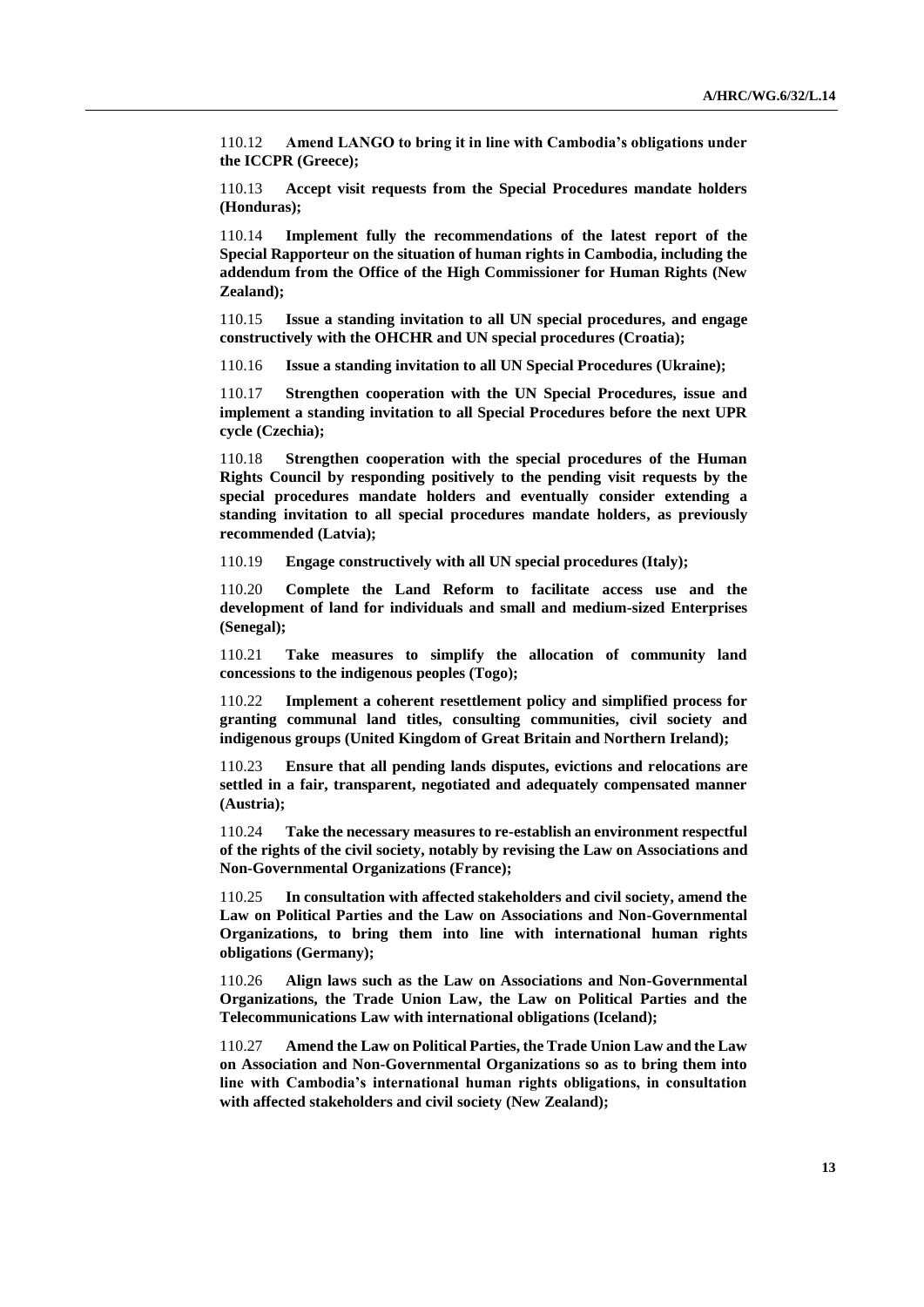110.28 **Protect NGOs and associations, and ensure that the administrative provisions of the Law on Associations and NGOs will not be used to close down, suspend or otherwise negatively impact NGOs and associations (Slovenia);**

110.29 **Revise the Penal Code as well as other laws in order to comply with international human rights standards, including the Law on Associations and Non-Governmental Organizations, the awaited Trade Union Law and the Telecommunications Law (Czechia);**

110.30 **Repeal the two sets of amendments to the Law on Political Parties passed in 2017, review the Law on Associations and Non-Governmental Organisations and review the Trade Union Law to ensure all three laws are consistent with Cambodia's obligations under the International Covenant on Civil and Political Rights (Australia);**

110.31 **Revise or repeal recent legal acts potentially subjected to restrictive and arbitrary interpretation in order to bring them in conformity with international human rights law and standards, including among others: the Law on Political Parties and the Election Laws, the Law on Associations and Nongovernmental Organisations and the Inter-Ministerial Proclamation of May 2018 on social media (Austria);**

110.32 **Effectively establish a working group on land conflicts under the aegis of the Ministry of the Territory, with the participation of the civil society and the European Union (France);**

110.33 **Establish the national review committee for the international treaties ratified by Cambodia with the participation of ILO (France);**

110.34 **Accelerate procedures for the adoption of the draft law on the establishment of the national human rights institution in accordance with the Paris Principles (Georgia); Accelerate the drafting of a law to establish a national human rights institution in line with the Paris principles (Togo);**

110.35 **Speed up the establishment of the national human rights institutions in line with the Paris Principles (Algeria), (Costa Rica); Step up efforts to establish a national human rights institution in accordance with the Paris Principles (Chile);**

110.36 **Establish an independent national human rights institution in accordance with the Paris Principles (Australia), (Mexico);**

110.37 **Continue efforts for establishment of the NHRI as per the Paris Principles (Nepal);**

110.38 **Continue the efforts to commence the work of the National Human Rights Institution according to the Paris Principles (Iraq);**

110.39 **Continue to strengthen efforts in establishing a National Human Rights Institution in accordance with the Paris Principles (Indonesia);**

110.40 **Continue to implement recommendations accepted under the 2014 UPR, in particular the establishment of an NHRI for the promotion and protection of human rights, which is equipped with sufficient resources (Spain);**

110.41 **Expedite the process in finalising the Law on the Establishment of the National Human Rights Institution in accordance with the Paris Principles (Thailand);**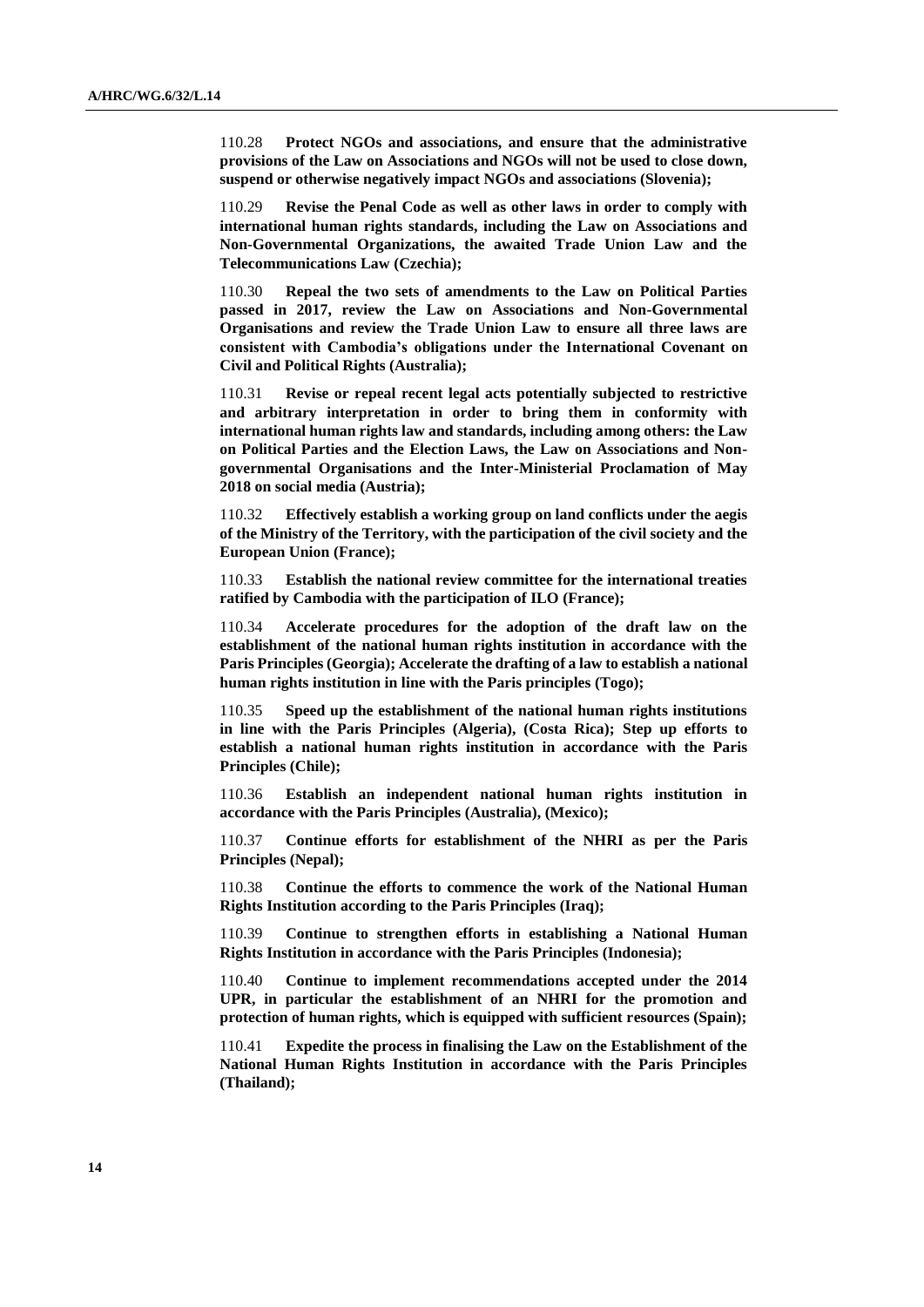110.42 **Maintain ongoing efforts to set up a national human rights mechanism in line with the Paris Principles (Tunisia);**

110.43 **Finalise, in an expedited manner, the procedures related to establishment of a National Human Rights Institution in line with the Paris Principles (Ukraine);**

110.44 **Pursue its effort to finalize the law on the national human rights commission and to activate the role of that commission (Yemen);**

110.45 **Introduce an anti-discrimination law which guarantees and explicitly prohibits all kinds of discrimination, including on the basis of sexual orientation, gender identity and sex characteristics (Iceland);**

110.46. **Introduce a gender recognition law (Iceland);**

110.47. **Amend the constitution to ensure marriage equality for same-sex couples (Iceland);**

110.48. **Step up efforts to fight discrimination against ethnic and racial minorities and develop a national plan of action against racial discrimination (Togo);**

110.49 **Strengthen the land policy approved in 2015, which establishes that gender equality and equity between men and women should be ensured within the land registration process (Plurinational State of Bolivia);**

110.50 **Adopt, in consultation with civil society organizations, comprehensive legislation and policies against discrimination and violence based on sexual orientation or gender identity, and guarantee their implementation through all public entities, in particular in the education, health and labour sectors (Mexico);**

110.51 **Amend Article 45 of the Constitution, so as to enable legal marriage equality, with a view to pursuing full equal treatment of LGBTI persons in all areas (Netherlands);**

110.52 **Introduce new legislation that guarantees equality and explicitly prohibits discrimination of LGBTI persons (Sweden);**

110.53 **Adopt effective measures to combat and punish discrimination and violence motivated by sexual orientation and gender identity (Uruguay);**

110.54 **Introduce, by the end of 2023, an Anti-Discrimination Law which guarantees equality and explicitly prohibits discrimination of all kinds, including on the basis of religion, sexual orientation, gender identity and expression and sex characteristics (Australia);**

110.55 **Amend article 45 of the Constitution to allow same-sex couples to marry (Canada);**

110.56 **Continue to strengthen their apposite social policies in favour of its people, with special emphasis on the most vulnerable sectors (Bolivarian Republic of Venezuela);**

110.57 **Continue to maintain social stability and promote sustainable economic and social development, to improve peoples' living standards and further reduce the rate of poverty (China);**

110.58 **Continue ongoing mechanisms for ensuring poverty reduction (India);**

110.59 **Continue to take measures ensuring poverty eradication and access to health and education services (Pakistan);**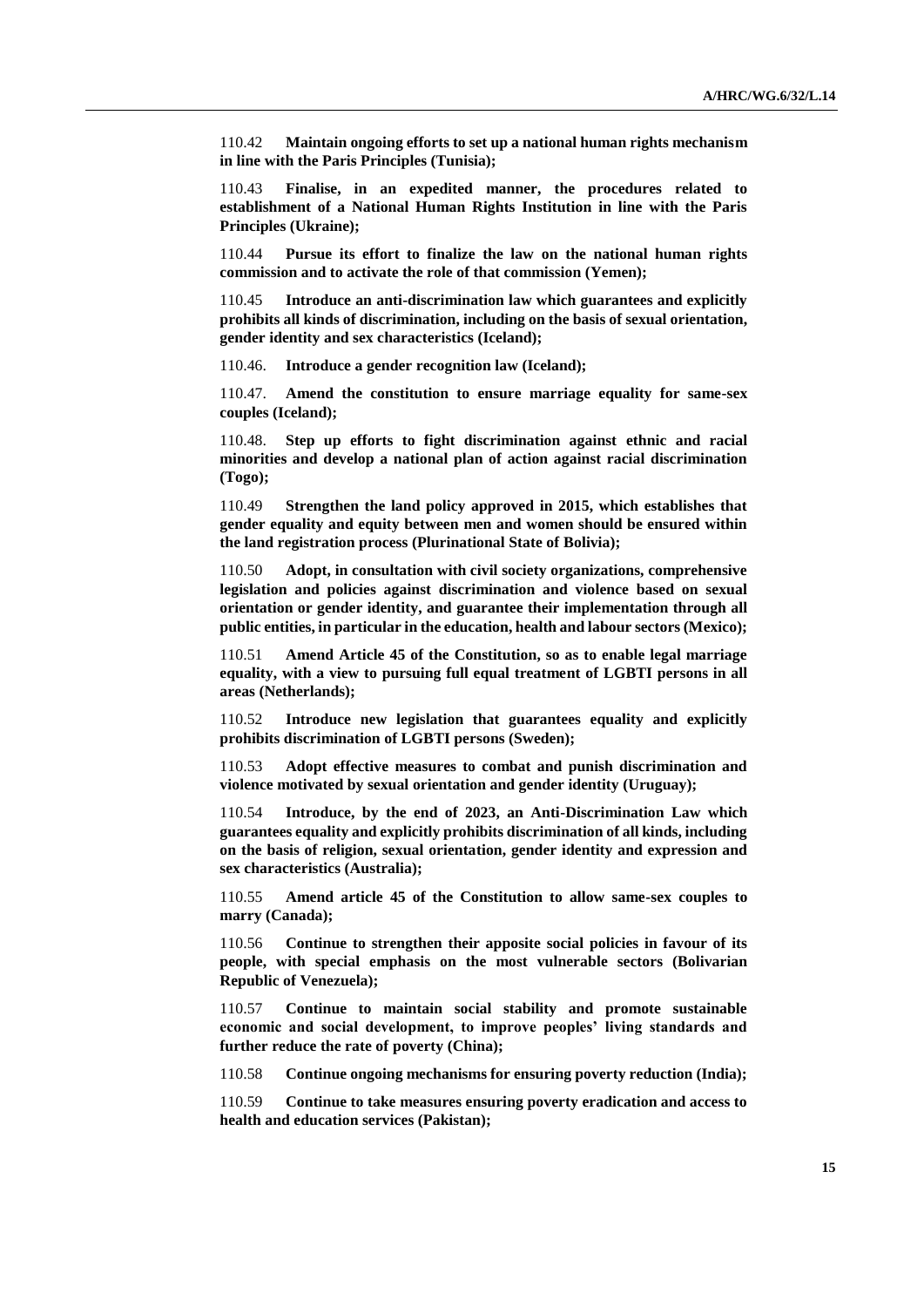110.60 **Continue investing efforts to combat poverty by applying measures that would make the country's evident economic development reflect on all strata of society (Serbia);**

110.61 **Increase its efforts to achieve economic and social rights of the people, particularly through sustained economic growth and social inclusion (Iran (Islamic Republic of));**

110.62 **Continue implementing policies to promote economic growth and implement wide range programmes to alleviate poverty (Malaysia);**

110.63 **Continue the efforts to advance in the eradication of poverty, in particular in the rural zones (Cuba);**

110.64 **Take further measures to sustain and reinforce progress made in poverty reduction (Viet Nam);**

110.65 **Further continue strengthening and expanding good cooperation with partners for effective implementation of programmes aimed at rural development and poverty reduction (Azerbaijan);**

110.66 **Continue its efforts to meet Goal 3 of the Sustainable Development Goals (Azerbaijan);**

110.67 **Exert greater efforts to reduce poverty and realize the Sustainable Development Goals (Bhutan);**

110.68 **Continue to effectively address the special vulnerabilities, views and needs of women, children, persons with disabilities, and local and marginalised communities when implementing its National Strategic Plan on Disaster Risk Management for Health and its Climate Change Strategic Plan (Fiji);**

110.69 **Intensify efforts for combatting human trafficking (Iraq);**

110.70 **Intensify efforts to combat trafficking in persons, including women and children (Georgia);**

110.71 **Reinforce measures aimed at preventing and combating human trafficking (Honduras);**

110.72 **Continue to effectively implement the Law on Suppression of Trafficking in Persons and Sexual Exploitation (Philippines);**

110.73 **Fortify efforts to effectively implement the Law on Suppression of Trafficking in Persons and Sexual Exploitation to better prevent and address human trafficking (Indonesia);**

110.74 **Pursue efforts to combat trafficking in persons (Tunisia);**

110.75 **Improve and expand identification and protection procedures for victims of human trafficking, forced labour and bonded labour, and ensure adequate access to support services and sheltered accommodation (United Kingdom of Great Britain and Northern Ireland);**

110.76 **Continue to increase actions in the fight against trafficking in persons, especially women and children, and reinforce measures to detect, prevent and punish this crime (Bolivarian Republic of Venezuela);**

110.77 **Intensify and coordinate the efforts of the Royal Government to combat human trafficking, and prosecute traffickers (Algeria);**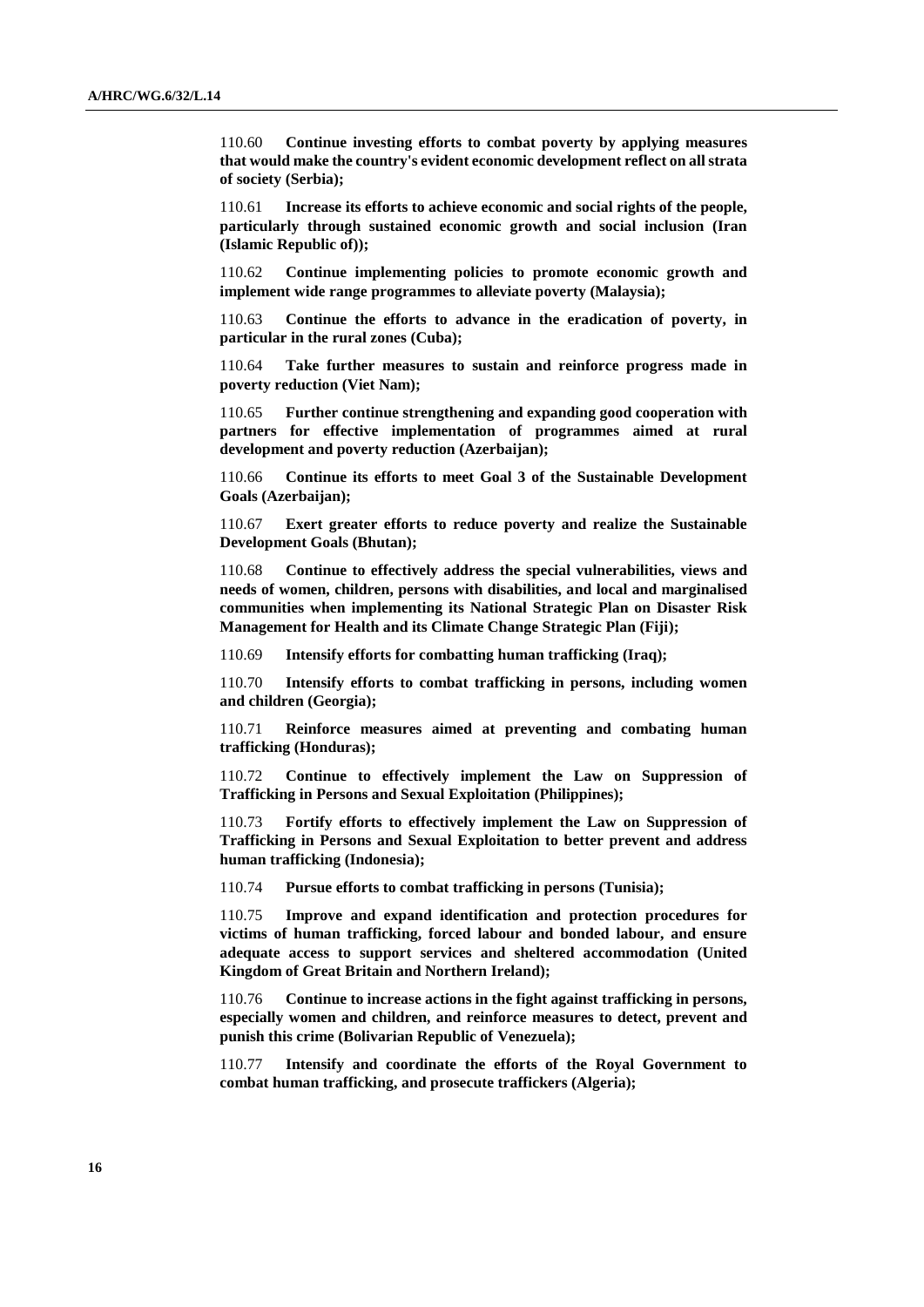110.78 **Immediately and unconditionally reinstate the rights of members of the political opposition and release all persons who have been arbitrarily detained, including Kem Sokha (United States of America);**

110.79 **Amend laws and regulations, including the Law on Telecommunications and the Inter-Ministerial Prakas on Publication Controls of Website and Social Media Processing via Internet, that effectively limit freedom of expression, and to end all forms of interference in and surveillance of media channels and online speech (Finland);**

110.80 **Take the necessary measures to allow members of the Opposition to participate in the Cambodian political life (France);**

110.81 **Guarantee freedom of expression for all citizens, journalists, including on internet, by revising the last Constitutional amendment as well as the interministerial instruction of May 2018 allowing surveillance of the internet contents (France);**

110.82 **Bring the Criminal Code into line with Article 19 of the ICCPR by repealing or amending articles on Insulting the King, Defamation, Insult, Incitement, Unlawful Coercion of Judicial Authorities and Discrediting Judicial Decisions (Germany);**

110.83 **Ensure freedom of expression on the internet by revoking the interministerial decree (number 170) on Publication Controls of Websites and Social Media Processing via the internet (Germany);**

110.84 **Repeal provisions of the Criminal Code which can be used to restrict the freedoms of expression, assembly and association and decriminalize offences such as defamation (Iceland);**

110.85 **Take all measures to protect and support journalists, human rights defenders, trade union workers, land and environmental activists and other civil society actors, and members of the political opposition (Iceland);**

110.86 **Adopt measures aimed at ensuring freedom of expression, and the enjoyment of civil and political rights by its population (Colombia);**

110.87 **Create the necessary conditions to allow all individuals enjoy their fundamental rights, particularly freedom of expression, association and peaceful assembly (Costa Rica);**

110.88 **Restore democratic and political space, ensuring participation for political parties, civil society and independent media (Norway);**

110.89 **Release immediately from custody any individual detained for their peaceful exercise of freedom of expression and assembly, and drop all criminal charges against these individuals (Norway);**

110.90 **Continue to exert existing efforts to make democratic space more inclusive (Republic of Korea);**

110.91 **Create conditions conducive to free political debate and competition with a view to rebuilding a democracy in which the media and civil society, including human rights defenders, can freely carry out their work without interference or hindrance, as recommended by Ireland in the previous cycle, and in particular to ensure that their work is not hindered by restrictions on the freedoms of assembly or expression, either online or offline (Ireland);**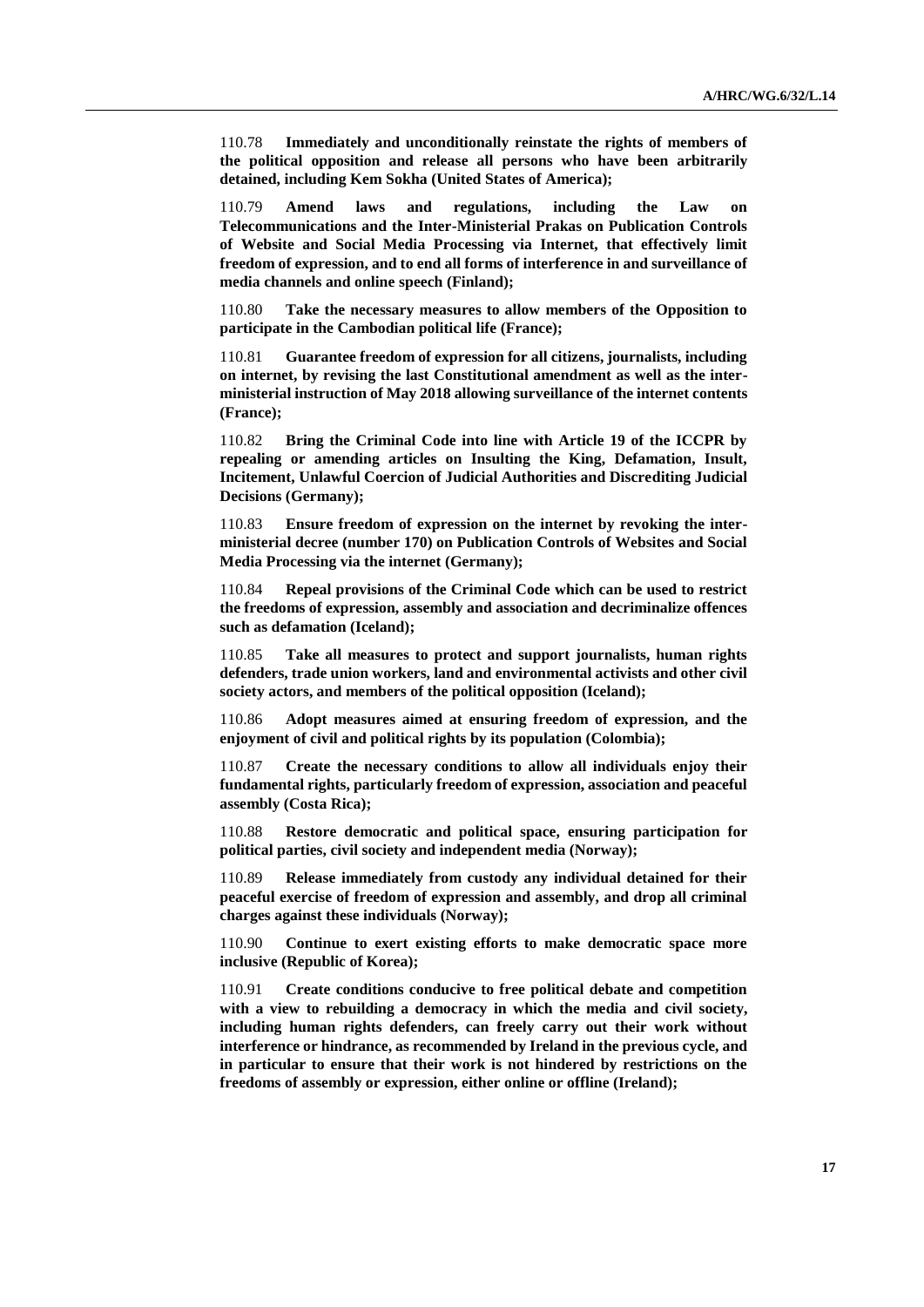110.92 **Reform the Criminal Code to ensure that freedom of expression, assembly and association are guaranteed in addition to the protection of human rights defenders and to ensure that these last can go about their work without fear of intimidation (Spain);**

110.93 **Protect the rights of human rights defenders and bring laws, regulations and policies on freedom of expression, association and assembly into accordance with international obligations (Italy);**

110.94 **Revise recent enactments and revisions of legislation that violate the rights to freedom of expression and association, including the vague and broad grounds for preventing publication on the Internet in the Proclamation on Publication Controls of Websites and social media (Sweden);**

110.95 **Ensure that all citizens may fully enjoy their rights to freedom of expression and peaceful assembly and Association (Switzerland);**

110.96 **Amend the law on telecommunications and adopt the law on access to information in line with international standards of the right to the freedom of expression and the right to privacy (Switzerland);**

110.97 **Reverse the forced closure of media outlets, repeal provisions of the Criminal Code that criminalise defamation and restrict freedom of expression and assembly, and remove, without conditions, the ban on the 118 former CNRP members from engaging in political activities (United Kingdom of Great Britain and Northern Ireland);**

110.98 **Immediately remove all undue restrictions on civil society and independent media, including withdrawing the inter-ministerial decision known as Prakas 170 on digital expression (United States of America);**

110.99 **Take all necessary measures to ensure a safe environment to guarantee the full enjoyment of freedom of expression of journalists and of the general population, and investigate and sanction all forms of violence against them (Argentina);**

110.100 **Consider repealing legislation that permits the dissolution of political parties and the ban of political leaders without due process (Brazil);**

110.101 **Take measures to protect the freedom of expression online and offline, as well as the freedom of association and assembly (Brazil);**

110.102 **Strengthen the democratic participation by guaranteeing the independence of the media by establishing a safe and enabling environment for civil society and trade unions and by fostering the full participation of opposition parties in the next communal, senatorial and legislative elections (Canada);**

110.103 **Promote dialogue among the political actors, freedom and rights of the people and the democratic process, in order to unite the people towards development. In this process, ensure an environment in which the rights of all political actors, the civil society, the media and others are respected and their activities are not constrained (Japan);**

110.104 **Re-establish the opposition party, namely the Cambodian National Rescue Party and to reinstate its members (Canada);**

110.105 **Bring laws, regulations and policies on freedom of expression, association and public assembly into accordance with the ICCPR (Denmark);**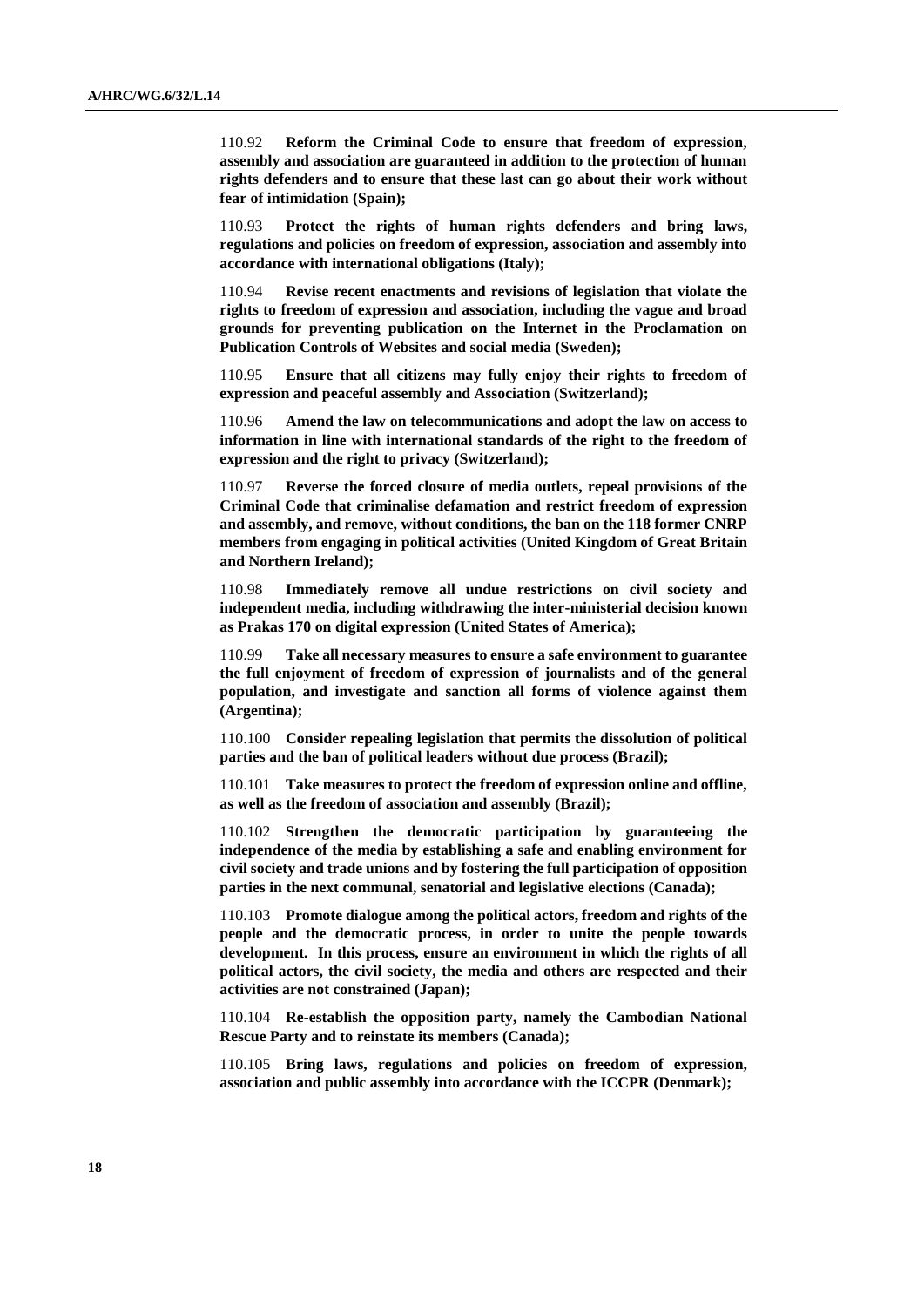110.106 **Redouble the efforts to protect freedom of opinion and expression, both online and offline, to ensure and promote safe environment for journalists, human rights defenders and political opposition, and to effectively and thoroughly investigate all attacks against them. (Lithuania).**

110.107 **Take necessary measures to ensure that the right to freedom of assembly and association is not hindered by arbitrary restrictions and/or excessive use of force. (Lithuania).**

110.108 **Revoke trade union registration and reporting requirements that result in the restriction of the freedoms of association, assembly and expression (Greece);**

110.109 **Cease all kinds of harassment and arbitrary interference with political opposition, human rights defenders and labour activists, and to amend laws and regulations effectively used to limit freedoms of association and assembly, such as certain provisions in the Law on Political Parties, the Law on Associations and Non-Governmental Organizations, and the Law on Trade Unions (Finland);**

110.110 **Ensure a free civic space, allowing human rights defenders and journalists to freely express themselves both offline and online, without fear of harassment or reprisal, and to refrain from prosecution for exercising their fundamental rights under the Criminal Code and the Law on Telecommunications (Netherlands);**

110.111 **Release immediately and unconditionally all remaining political prisoners and opponents, and drop all charges against them, including the full release of opposition leader Kem Sokha (New Zealand);**

110.112 **End harassment and arbitrary arrests of human rights defenders, members of the political opposition, activists and journalists (Croatia);**

110.113 **Protect from harassment, arbitrary arrests and physical attacks against journalists, human rights defenders, members of political opposition, trade union workers, and investigate and prosecute the perpetrators of such attacks (Slovenia);**

110.114 **Step up efforts preventing harassment of human rights defenders, journalists, trade union workers, protesters, land and other civil society actors and protect their rights (Czechia);**

110.115 **Adopt the necessary measures to guarantee the rights of those who work to protect and promote human rights, in particular human rights defenders, investigating and punishing those responsible for threats and violence against them and their families (Argentina);**

110.116 **Adopt the necessary measures to protect the rights of human rights defenders, trade unionists and journalists (Chile);**

110.117 **Create an enabling environment for a free and pluralistic media, including by ceasing judicial harassment against journalists and abuse of tax regulations to harass media outlets and associations (Greece).**

110.118 **Continue to implement measures to strengthen the independence of both the judiciary and the media (Italy);**

110.119 **Cease excessive powers of the executive branch to influence the work of judges and prosecutors, by amending the Law on organization of the Courts, the Law on the Statue of the Judges and Prosecutors and the Law on the**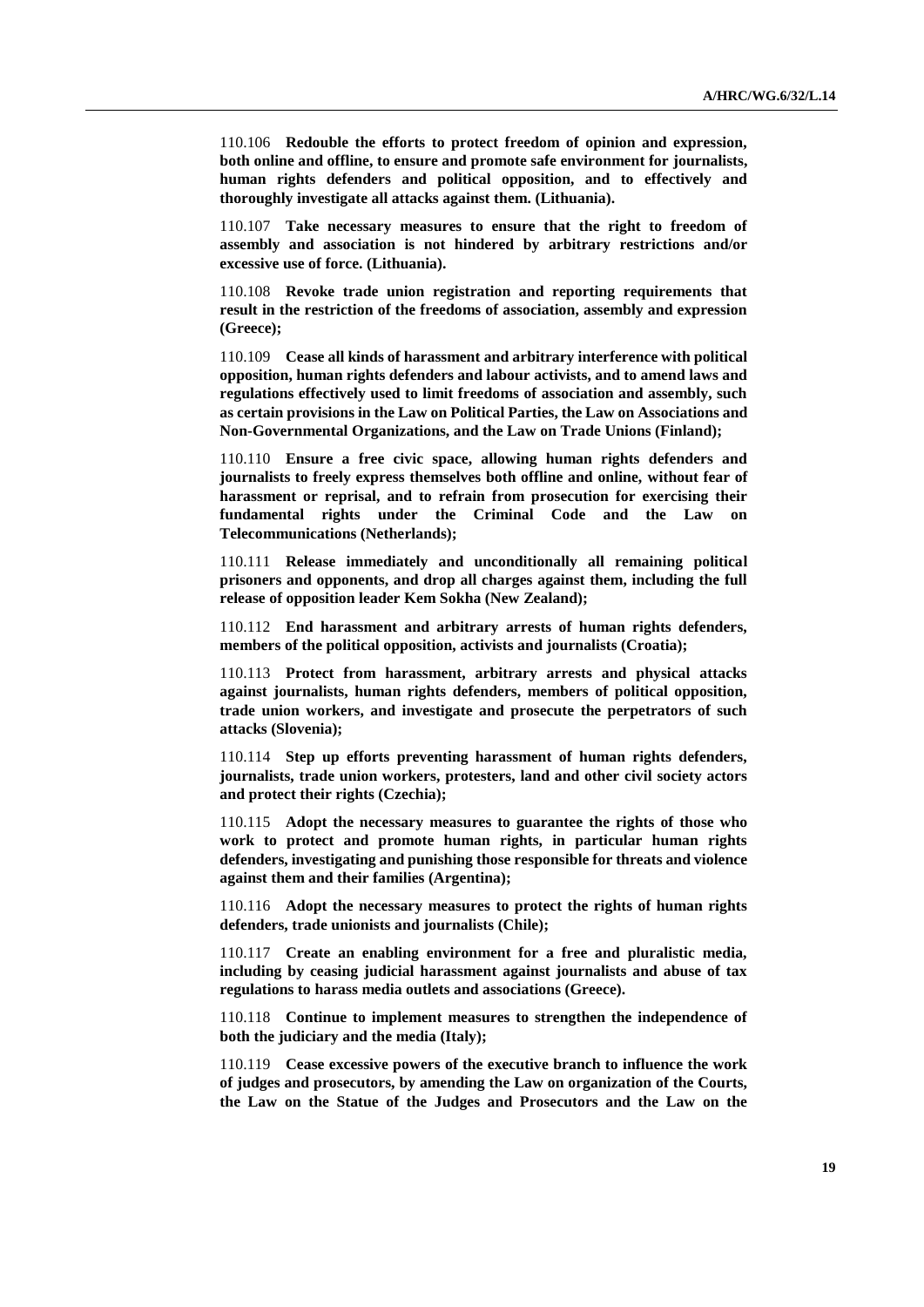**Organization and Functioning of the Supreme Council of the Magistracy (Germany);**

110.120 **Establish regional appeals courts, in accordance with the Law on Organization of Courts, and ensure their proper operationalization by 2023 (Greece);**

110.121 **Complete the process of judicial reform, safeguarding independence and impartiality of the court system, court personnel and judges, in accordance with international standards (Norway);**

110.122 **Take all necessary steps to strengthen the rule of law and to guarantee full judicial independence consistent with international human rights standards (Lithuania);**

110.123 **Adhere to international standards on the independence of institutions, notably the judiciary and the National Election Commission to ensure that electoral processes are free, fair and transparent (Ireland);**

110.124 **Further advance judiciary reforms and establish an independent justice system that is trusted and utilized by the people. To this end, make maximum use of the Extraordinary Chambers in the Courts of Cambodia as a model (Japan);**

110.125 **Strengthen the independence and functioning of the judiciary, in particular by repealing or significantly amending the Law on the Organisation of the Courts, the Law on the Statute of Judges and Prosecutors and the Law on the Organisation and the Functioning of the Supreme Council of the Magistracy (Austria);**

110.126 **Take all necessary steps towards a substantive reduction of the time spent by persons in pre-trial detention (Austria);**

110.127 **Amend the Laws on the Organisation of the Courts, the Statute of Judges and Prosecutors, and the Organisation and Functioning of the Supreme Council of the Magistracy, to guarantee and protect the independence of the judiciary (Belgium);**

110.128 **Continue its considerable efforts to promote and protect human rights through concrete commitment to good governance, transparency, public participation in decision-making process and access to justice (Turkey);**

110.129 **Take further steps to fight corruption through strengthening accountability and institutional capacity (Bhutan);**

110.130 **Step up efforts in land matters, including through the effective and transparent implementation of measures to tackle land evictions and provide with fair compensation the victims of land grabbing, particularly indigenous people (Italy);**

110.131 **Guarantee that the victims of the land grab be fairly heard and, where appropriate, receive fair compensation and non-discriminatory access to justice (Switzerland);**

110.132 **Overcome obstacles to access to justice for women victims of violence (Iraq);**

110.133 **Ensure accountability for human rights violations through independent investigations and prosecution of perpetrators (Ukraine);**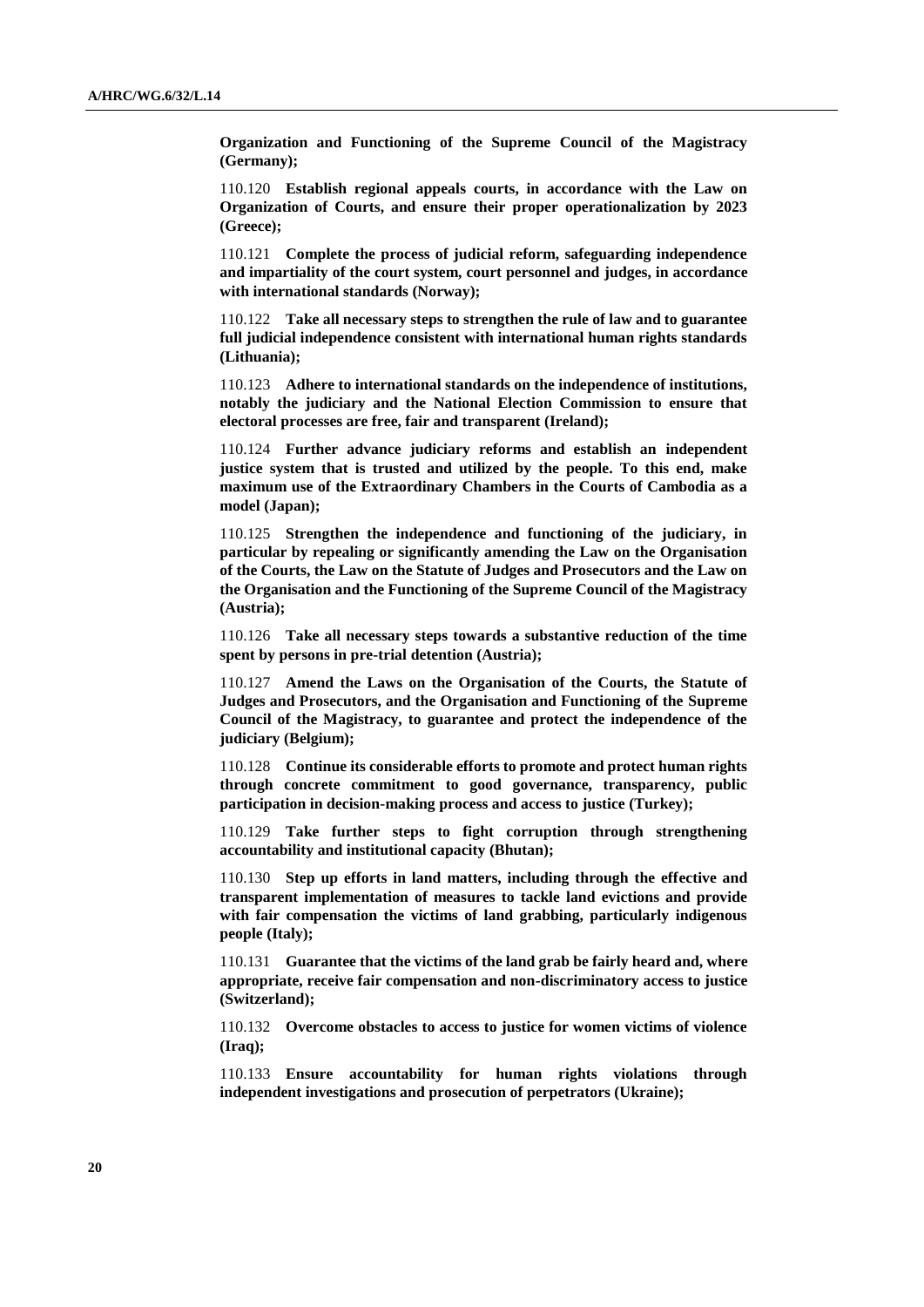110.134 **Implement a reparation mechanism for the victims of genocide (Switzerland);**

110.135 **Strengthen efforts to guarantee birth registration for all persons born in Cambodia, including minorities and populations difficult to access, such as border communities (Mexico);**

110.136 **Adopt all necessary measures to ensure that all those born in Cambodia might acquire Cambodian nationality and that they have access to identity papers (Spain);**

110.137 **Create the conditions for genuine, multi-party democracy in the country and for free and fair elections to take place (Greece);**

110.138 **Continue its efforts in the area of electoral reform (Bhutan);**

110.139 **Continue to work to hold pluralistic electoral processes (Chile);**

110108.140 **Take steps to promote access to free education and health-care services, especially in rural areas (Pakistan);**

110.141 **Step up efforts to ensure the social and economic rights of the citizens of the country (Russian Federation);**

110.142 **Implement actions to continue improving the quality and the access to healthcare and education services with equity (Cuba);**

110.143 **Take further measures to narrow the development gap as well as improve access to education and healthcare services, especially for people in rural areas, to ensure that no one is left behind (Thailand);**

110.144 **Continue efforts aimed at enhancing social and economic development and make education available for all citizens (Egypt);**

110.145 **Take further steps to provide access to education for all by increasing equitable education services to all children and youth at both formal and informal education systems (Indonesia);**

110.146 **Continue to upgrade quality and efficiency of education services at all general vocational and skill training schools (Lao People's Democratic Republic);**

110.147 **Continue with the measures that extend the domain of social and healthcare (Serbia);**

110.148 **Protect the rights of peasants and other persons working in rural areas, including by ensuring that they are adequately compensated in cases of resettlement (Portugal);**

110.149 **Adopt measures to prevent the unlawful eviction of Cambodians from their lands, and to use mechanisms based on accountability and transparency to settle land disputes in an equitable and expeditious fashion, as urged by Human Rights Council in its resolution 36/32 adopted unanimously (Canada);**

110.150 **Continue positive initiatives to facilitate the supply of clean water to poor citizens (Plurinational State of Bolivia);**

110.151 **Ensure that the trade union rights of workers are guaranteed in line with ILO Convention and that unions may register unhindered and represent their members (Sweden);**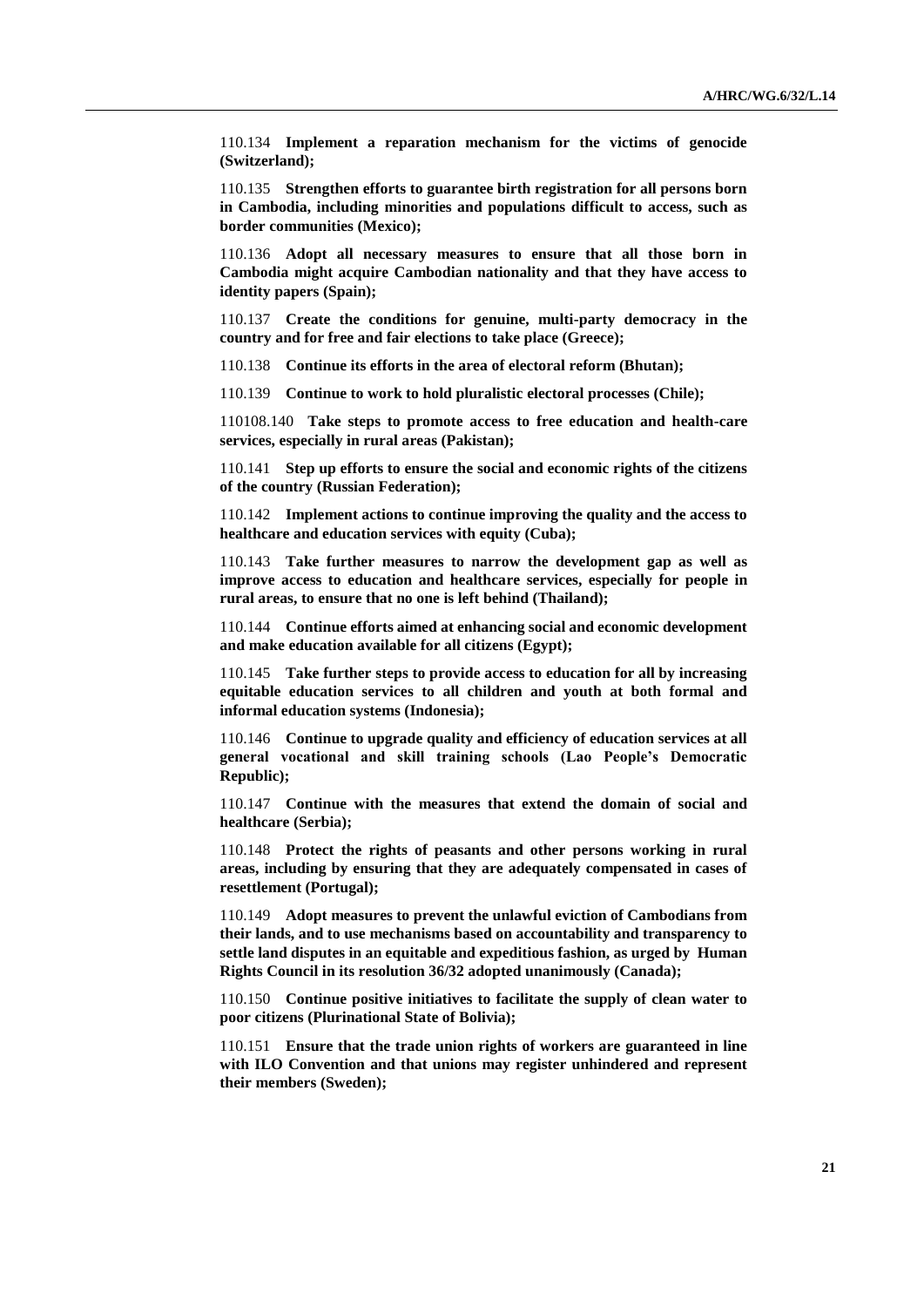110.152 **As previously committed to by the Government following Cambodia's 2 nd UPR review, simplify and reform registration procedures for unions and other civil society organisations (United States of America);**

110.153 **Amend the Law on Trade Unions in consultation with workers, labour advocates and other stakeholders, to bring it in full compliance with ILO Conventions 87 and 98 (Belgium);**

110.154 **Continue ongoing policies and programmes for ensuring quality health care for all (India);**

110.155 **Pursue a Health Strategic Plan 2016-2020 of the Ministry of Health of Cambodia in order to ensure that citizens obtain full-fledge health care services (Myanmar);**

110.156 **Adopt a public health and human rights approach to the world drug problem, including the decriminalization of drug consumption and the provision of harm reduction services (Portugal);**

110.157 **Continue to invest in improving its public health infrastructure, in particular in rural areas, to ensure the effective implementation of its Health Strategic Plan 2016-2020 (Singapore);**

110.158 **Continue its efforts to improve its health-care infrastructure, in general, and easier access to public health system and maternal services for women, in particular (Iran (Islamic Republic of));**

110.159 **Sustain efforts to curb tuberculosis and relevant policies aimed at total eradication of tuberculosis to be fully implemented (Malaysia);**

110.160 **Fully implement the policy and share good practices in combating tuberculosis and HIV/AIDS (Democratic People's Republic of Korea);**

110.161 **Continue to vigorously develop education so as to better guarantee the right of people to education (China);**

110.162 **Continue ongoing measures to promote education for all (India);**

110.163 **Continue implementation of relevant laws to ensure that all citizens have access to free primary and secondary education at public schools, and that all citizens could receive schooling for at least nine years (Myanmar);**

110.164 **Continue efforts to ensure the provision of equitable education services to all children through both formal and informal education systems (Pakistan);**

110.165 **Continue efforts to ensure universal and free basic education with inclusive measures, in particular for vulnerable groups (Republic of Korea);**

110.166 **Build up a human and financial resources to ensure School enrolment for all at the primary and secondary levels (Senegal);**

110.167 **Invest in the training of teachers to ensure their skills and knowledge remain current, to enhance the quality of their instruction (Singapore);**

110.168 **Keep up efforts to ensure the right to inclusive, free and mandatory primary education (Tunisia);**

110.169 **Continue efforts to ensure inclusive and equitable quality education for all (Viet Nam);**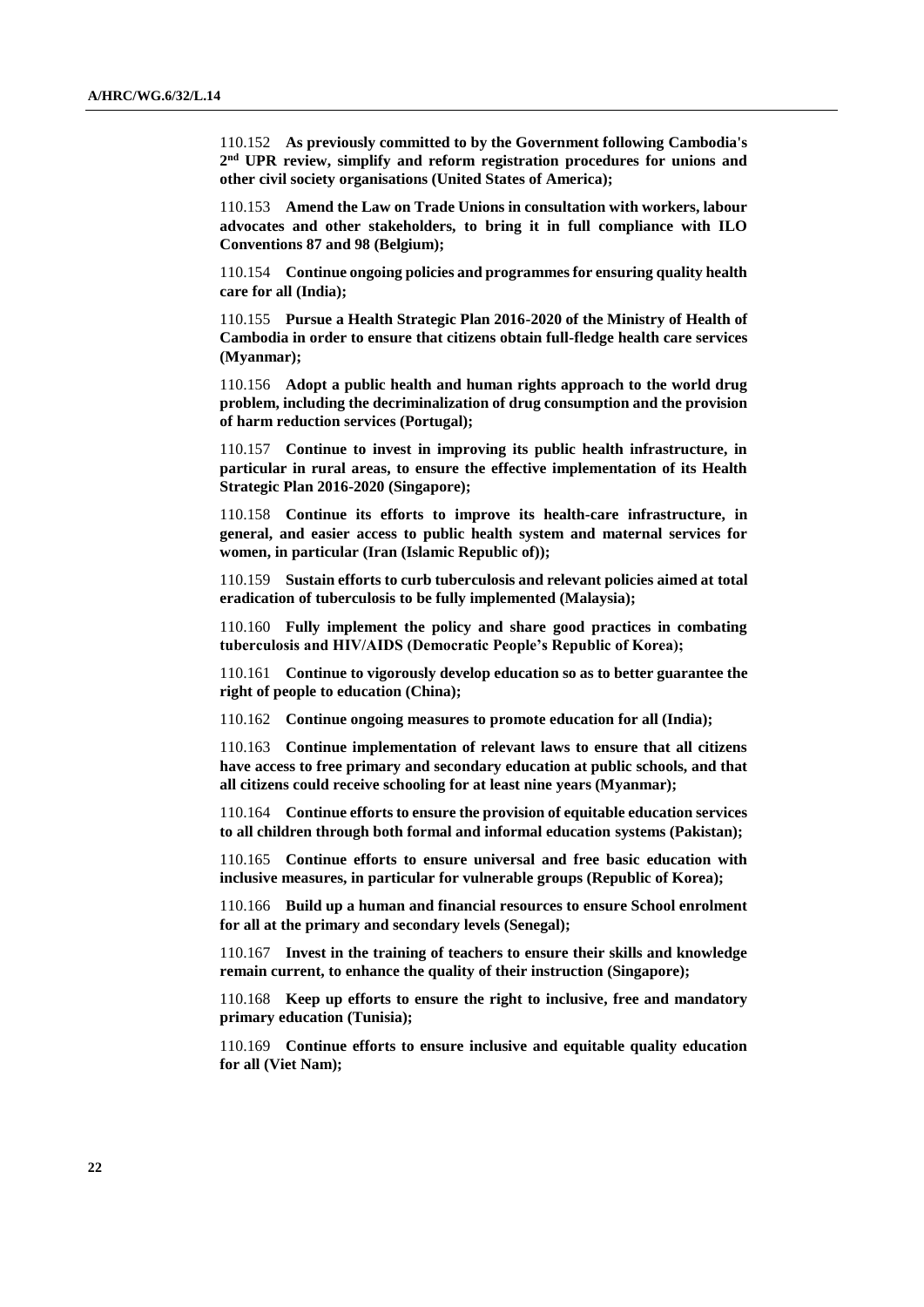110.170 **Further enhance its effort to improve the quality of education and promote the program for access to education for all, in particular in primary education (Democratic People's Republic of Korea);**

110.171 **Intensify efforts to improve human rights for women and combat human trafficking, domestic violence and exploitation of women and children (Norway);**

110.172 **Abolish the discriminatory prohibition on women remarrying within 120 days following a divorce or annulment (Iceland);**

110.173 **Continue ongoing mechanisms for gender parity and women's empowerment (India);**

110.174 **Continue to implement gender equality policy to ensure gender mainstreaming in all sectors and programs (Pakistan);**

110.175 **Further strengthen programs to address discrimination against women and girls, and to promote gender equality (Philippines);**

110.176 **Continue to implement gender equality policy by mainstreaming gender in all sectors and programmes (Lao People's Democratic Republic #2);**

110.177 **Redouble efforts to eradicate discrimination against women in the legal sphere and put an end to the harmful practices and discriminatory stereotypes to which Cambodian women are victims of (Uruguay);**

110.178 **Continue to step up measures aimed at promoting women's rights, including elimination of all forms of discrimination and violence against women (Maldives);**

110.179 **Ensure efforts to eliminate all forms of gender-based violence and discrimination, and ensure empowerment of all vulnerable groups (Nepal);**

110.180 **Strengthen efforts to protect the rights of the most vulnerable groups, such as women, children and persons with disabilities, also in order to prevent and combat child labour and sexual exploitation, as well as other forms of violence, including domestic violence (Italy);**

110.181 **Strengthen roles and status of women and promote and protect child rights and disability persons in the society (Lao People's Democratic Republic);**

110.182 **Provide mandatory trainings on the prosecution procedures of cases of gender-based violence for law enforcement and judicial officers (Republic of Moldova);**

110.183 **Allocate sufficient human and financial resources to establish at least five, one-stop service centres by 2024 to provide support services free of charge to victims of gender-based violence (Australia);**

110.184 **Conduct comprehensive investigations of cases of domestic and sexual violence and ensure that perpetrators are prosecuted and victims are adequately compensated (Republic of Moldova);**

110.185 **Reform the national legislation with a view to strengthening the protection of women and children against family violence (Russian Federation);**

110.186 **Reinforce the judicial mechanisms to fight sexual and family Violence and human trafficking and carry out a program for awareness raising and education on these issues (Togo);**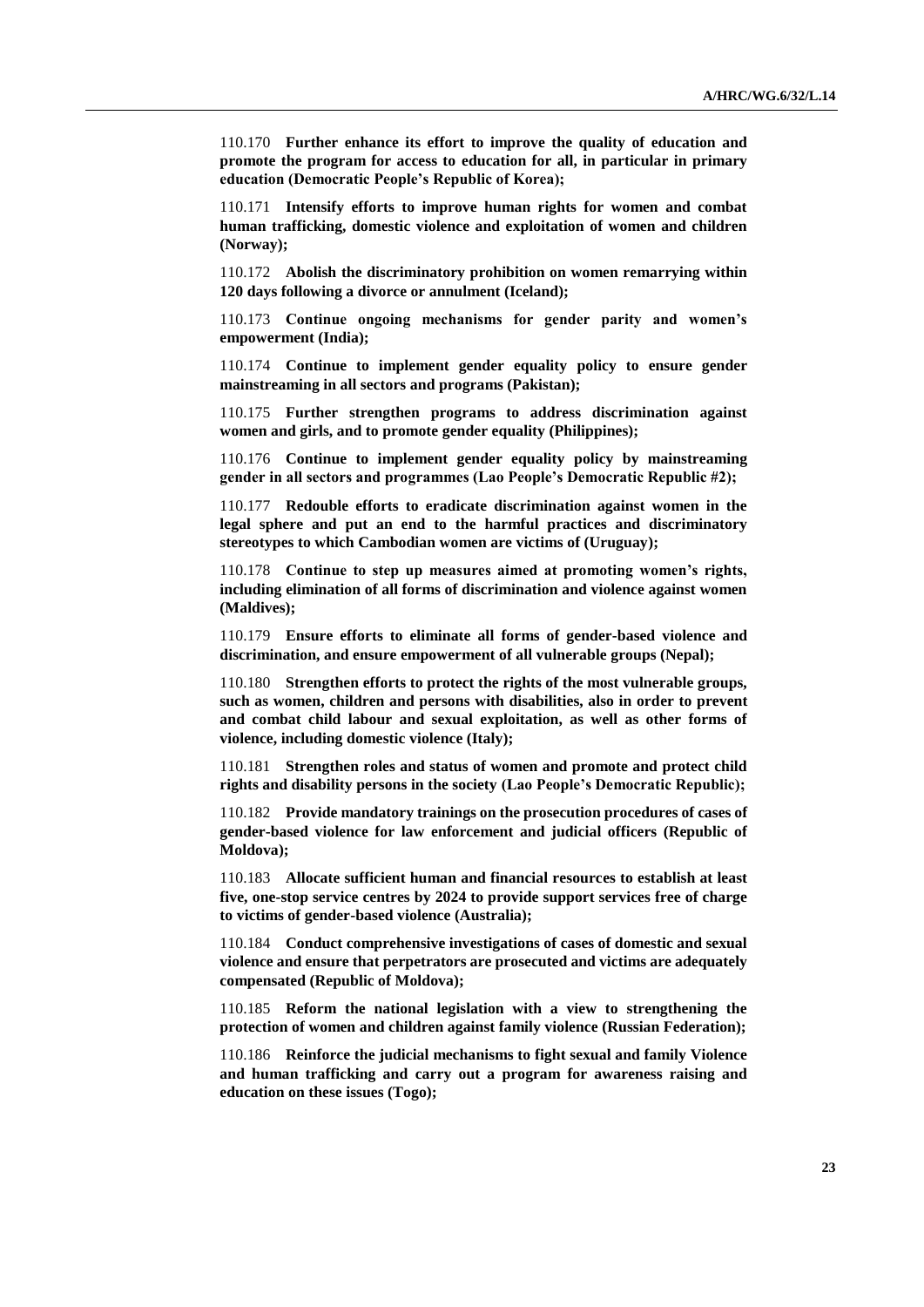110.187 **Develop concrete measures aimed at ensuring the effective retention of girls in schools (Denmark);**

110.188 **Explicitly criminalize the recruitment and use of children under the age of 18 into armed conflicts and non-state armed groups (Montenegro);**

110.189 **Take all the adequate measures to protect children from sexual exploitation, in particular in the context of the "orphanage tourism", including by strengthening its regulatory framework and awareness-raising measures and by ensuring that all allegations are investigated, victims are redressed and perpetrators are sanctioned (Portugal);**

110.190 **Enforce the legal age for marriage to prohibit child marriage and promote awareness raising campaigns to prevent child marriage (Portugal);**

110.191 **Legally prohibit the child sex trade in the context of the new National Action Plan for the Elimination of Illegal Trafficking and Smuggling in Human Beings, Exploitation of Workers and Sexual Exploitation (Spain);**

110.192 **Continue strengthening laws and mechanisms that prohibit all forms of ill-treatment of children and that protect them from forced labour, sexual exploitation and abuse (Brunei Darussalam);**

110.193 **Continue to ensure the effective implementation of the national action plan on reducing child labour 2016-2025 (Maldives);**

110.194 **Amend national legislation in order to ensure it is in line with the Convention on the Rights of the Child, paying special attention to the provisions of the Criminal Code and the Juvenile Justice System (Uruguay);**

110.195 **Continue efforts to enhance the participation of persons with disabilities (Philippines);**

110.196 **Implement necessary legal coverage in the sphere of protection of those with disabilities, particularly in order to protect their socio-educational and health requirements, particularly the most essential ones (Spain);**

110.197 **Reduce poverty among persons with disabilities and access to the National Social Security Fund in the coming years (Iran (Islamic Republic of));**

110.198 **Continue to promote the rights of persons with disabilities through the Government's National Strategic Plan (Brunei Darussalam).**

111**. All conclusions and/or recommendations contained in the present report reflect the position of the submitting State(s) and/or the State under review. They should not be construed as endorsed by the Working Group as a whole.**